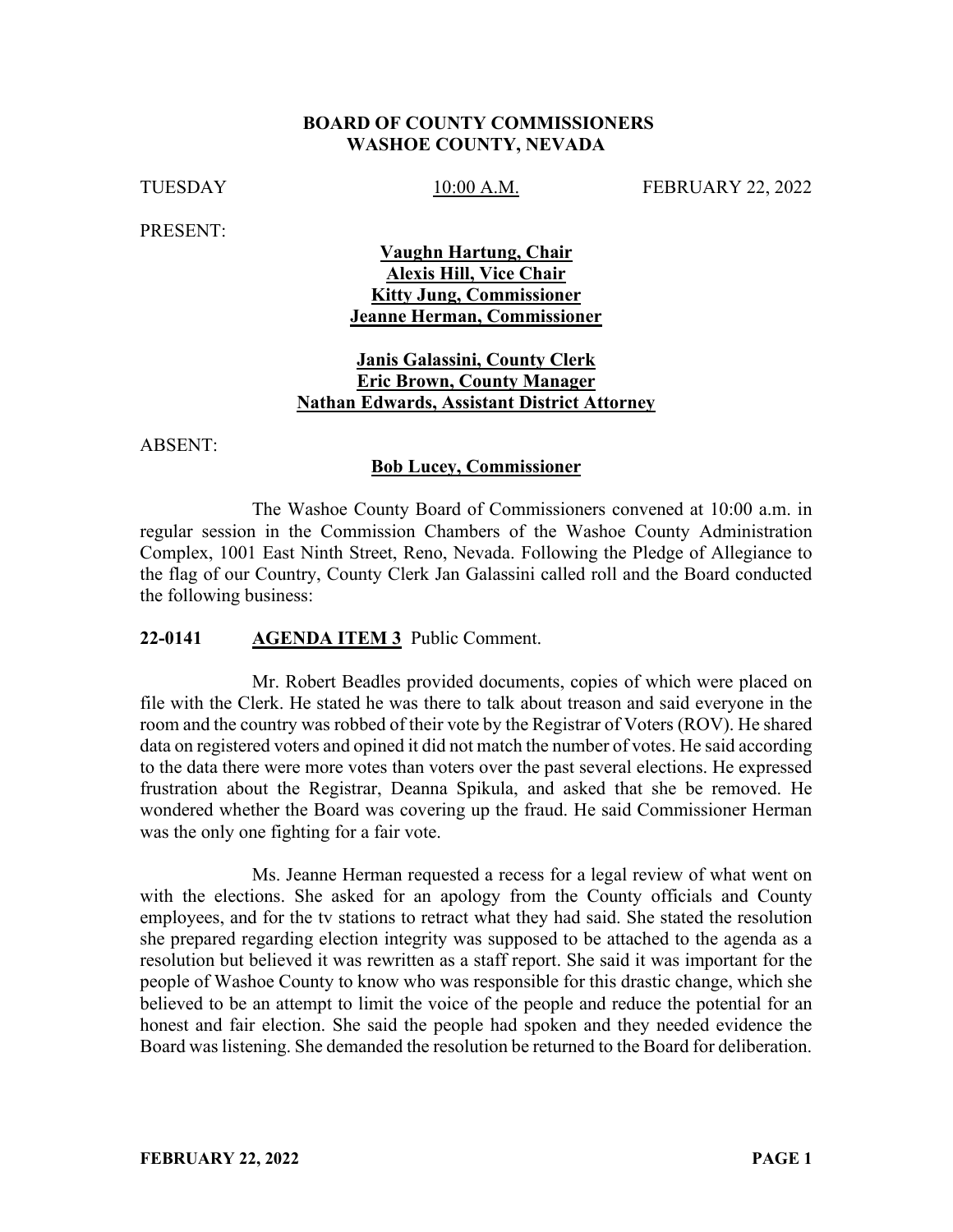Mr. Joey Gilbert referred to the documents provided by Mr. Beadles. He said the data showed there was a problem with the election system, but it continued to be ignored. He believed the data showed the votes from the last few elections were inaccurate and invalid. He agreed with Mr. Beadles that this was treason. He stated the people had been fighting this issue for two years and they would not go away until the Board ensured fair and free elections. He urged the members of the Board to look at the data and do the right thing.

Mr. Kurt Baumgarten introduced himself as Master Sergeant Baumgarten of the Spanish Springs High School JROTC Cougar Battalion. He said the program provided color guards throughout the County, and almost every weekend the kids would clean up the streets for the Adopt-a-Road program. He shared that the kids worked hard to raise funds to go on trips, but it was not always enough. He thanked Chair Hartung for his donation of \$5,000 to the program, which would help the kids go to California that coming weekend. He mentioned the kids took needy kids from the middle school on a shopping trip for their families during the holidays, with funds the JROTC students had raised themselves. He said there were approximately 2,000 kids across the 11 programs in their district. He noted the mission of the Army JROTC program was to prepare people to be better citizens.

Mr. Bill Neill thanked Commissioner Herman for her commitment to the citizens. He said he was not impressed with the other Board members. He expressed frustration about their actions and inactions. He believed the nation was engaged in a civil war. He said the war was an information war being conducted with the Patriots on one side standing for truth, honor, and integrity, and the other side standing for censorship and silence. He asked the Board which side it stood on. He opined the election was stolen and everyone knew it. He urged the Board to support the election integrity resolution to protect the freedom of the County's citizens.

Ms. Val White believed Washoe County voters were being cheated in their elections. She opined the voter rolls were dirty, the electronic voting system certifications were a sham, the chain of custody for ballots had issues, Nevadans were not guaranteed the chance to serve as observers, and the signature verification process did not work properly. She stated there was no more trust in government or elections. She urged the Board to approve the changes to the election system proposed in the resolution. She believed Ms. Spikula should be fired for incompetence.

Ms. Elisa agreed with Mr. Gilbert and supported his comments.

Ms. Kimberly Clark stated she was involved with the voter integrity committee. She expressed frustration about the election system and said the Board had the responsibility to look into it. She believed the issue would not go away, and she wanted it resolved peacefully.

Ms. Roblyn Williams shared that she and her family had been residents for many years, and she believed the city and the Board to be unrecognizable now. She said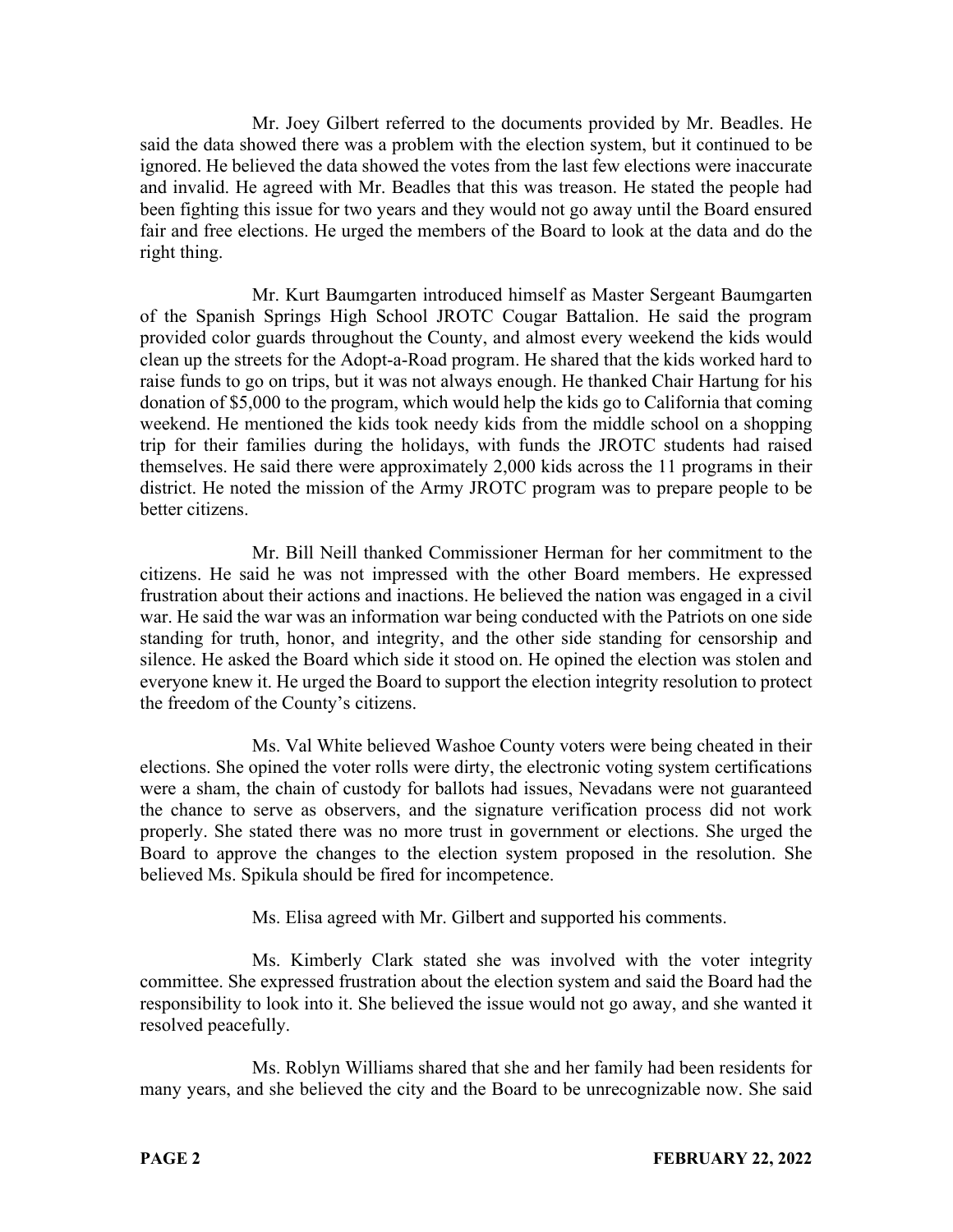the vote needed to be protected. She reminded the Board members they were voted into office, and they could be voted out if they did not listen to the people. She encouraged them to look at their own district voter rolls and at the data provided in the document from Mr. Beadles. She thanked Commissioner Herman for being brave.

Mr. Tom Lenz echoed what everyone before him had said. He noted after reviewing the data provided by Mr. Beadles, he understood how Governor Sisolak was elected. He voiced concern about the resolution being removed from the agenda and asked what the Board was trying to hide.

Mr. Eugene Gerscovich shared that he was an immigrant from Argentina and had been in the U.S. for about 50 years. He expressed frustration about the removal of item 14 from the agenda and voiced concern about election fraud. He believed elected candidates should represent true legal voters. He wanted the voter rolls cleaned up and the elimination of non-requested mail-in ballots and Dominion voting machines. He supported paper ballots and same-day voting. He noted he would feel safer if the National Guard could monitor voting precincts.

Mr. James M. Benthin referenced an article in *This Is Reno,* written by Bob Conrad and Kristen Hackbarth, published on February 21, 2022. He read from the article, which claimed the resolution proposed by Commissioner Herman was radical and far-right. He said he received an email from Arizona State Senator Wendy Rogers, stating she wanted to eliminate the use of voting machines and would be pushing several election integrity bills. He believed the resolution was practical and legal and urged the Board to bring it back.

Ms. Janet Butcher stated she was a legal resident of Washoe County. She believed it was a fact that people were bused in from other states by those who opposed fair elections. She said she was intimidated by a Democrat attorney at the Sparks Library while she was assigned as a poll watcher. She displayed a document. She expressed disappointment that the resolution was pulled from the agenda and wondered about the reasoning behind it. She reminded the Board that the country was not a democracy, it was a constitutional republic. She said a friend of hers had registered as a Republican but was switched to an Independent, and she was personally placed on an inactive roll.

Ms. Karen Serink thanked Commissioner Herman for her courage and integrity. She said the people knew there were problems with the current election system. She expressed frustration about not being required to prove citizenship when registering to vote. She demanded that the election process be cleaned up.

Ms. Tracey Thomas displayed a document. She believed ballot-counting should be public and continue without adjournment, voters should be provided a leave of absence to vote, and only citizens should be on current voter rolls. She said ballots must be hand-counted and a chain of custody must be maintained at all times. She opined the 2020 election showed voting kiosks were not necessary to conduct elections and wondered about the cost savings for the ROV. She provided an example of historical costs and remarked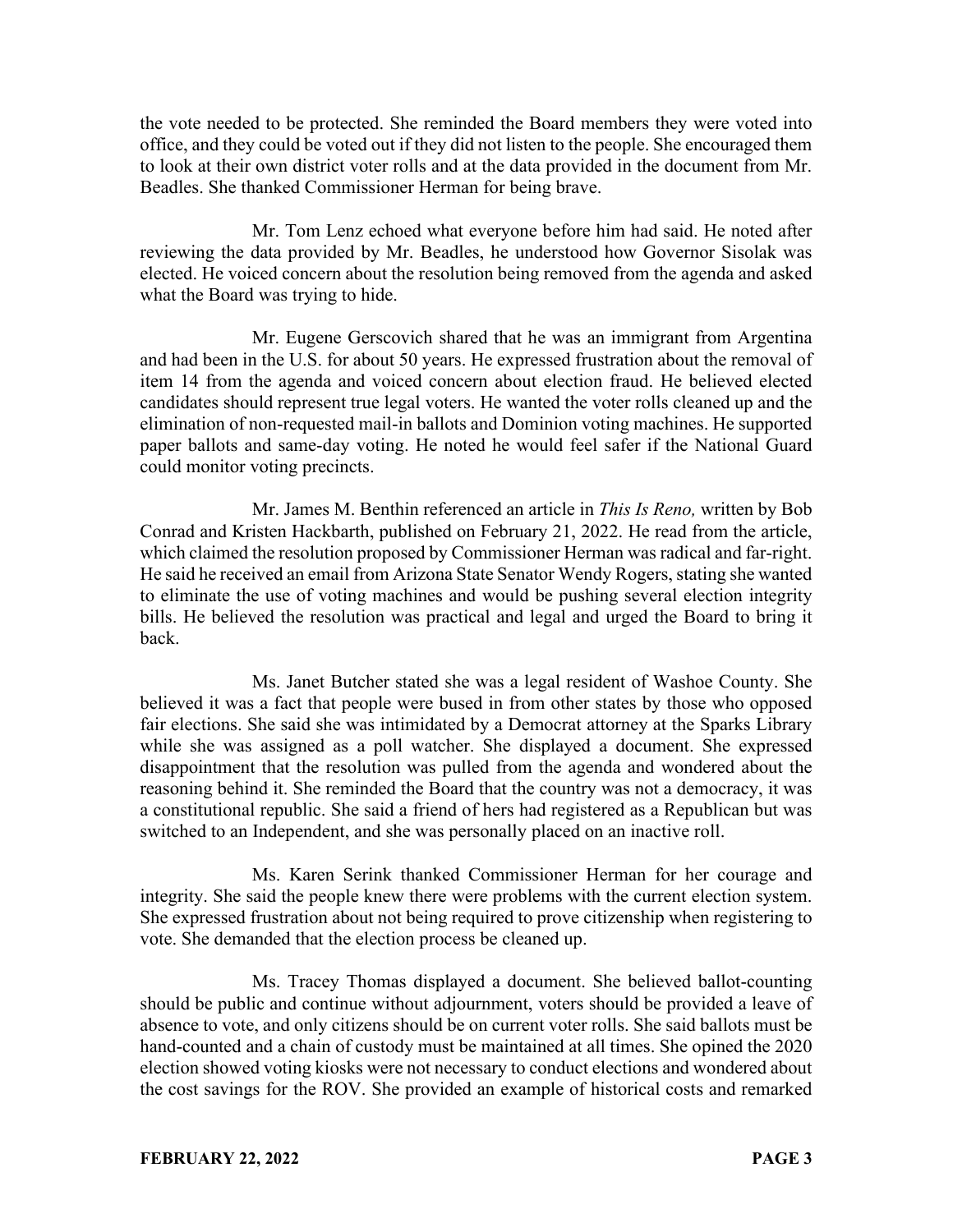that resources could be diverted for a more secure election. She urged members of the Board to consider the resolution and to strike a single item if they did not like it, instead of doing away with the whole resolution.

Mr. Robert (Nick) Martin stated he had been a registered voter in Washoe County for about 42 years. He said he considered himself to be a balanced and open-minded voter and had listened to arguments on both sides regarding the election system. He believed the arguments made to loosen the rules were suspect. He opined that anyone in America who did not have an ID did not want one. He implored the Board to tighten the rules around elections.

Ms. Renee Rezentes said she was there to speak about election integrity and noted that the people wanted an honest and fair election. She said a fair election was encompassed by clarity, integrity, and the ability to be audited. She believed the way to do this was with paper ballots, a strong poll watching force, voter identification, proof of citizenship, tabulation machines, and the elimination of Dominion voting machines. She stated poll watchers should be placed where they could see the ballots. She said if the people did not have confidence in the election system, then they were obligated to ask for an audit.

Ms. Valerie Fiannaca said election integrity was not a Democrat or Republican issue and she believed both parties had cheated. She shared information she received from Secretary of State (SOS) candidate Richard Scotti, who cited Newsweek.com. She said according to the information, 63 percent of the 27 countries within the European Union had banned mail-in ballots except for citizens living abroad, and another 22 percent required proof of photo identification to obtain a mail-in ballot. She noted France banned electronic voting after what happened during the 2020 election in the U.S. She said it was time to realize both sides had cheated, and the people needed to have their faith restored in the election system.

Mr. Doug Jalen agreed with the previous speakers. He read from the voter registration form which noted that giving false information was a felony. He stated the Sheriff's Office was present at the meeting, but they should be out chasing the felons who gave false information. He believed that would go a long way toward ensuring election integrity. He said Nevada should not allow any foreign influence in its elections from other countries or California.

Mr. Tom Daly stated he was a Republican candidate for Nevada Assembly District 26. He explained that the Board had the duty to ensure the voter rolls in Washoe County were accurate. He quoted the Voter Registration Act of 1993, noting all states were required to purge the registration rolls of ineligible voters. He said the Board had the authority to require an audit of the voter rolls, which would be the first step in restoring credibility. He urged the Board to require an audit before the June primary election. He said that as a candidate he did not want people to vote for him or his competitors if they were ineligible.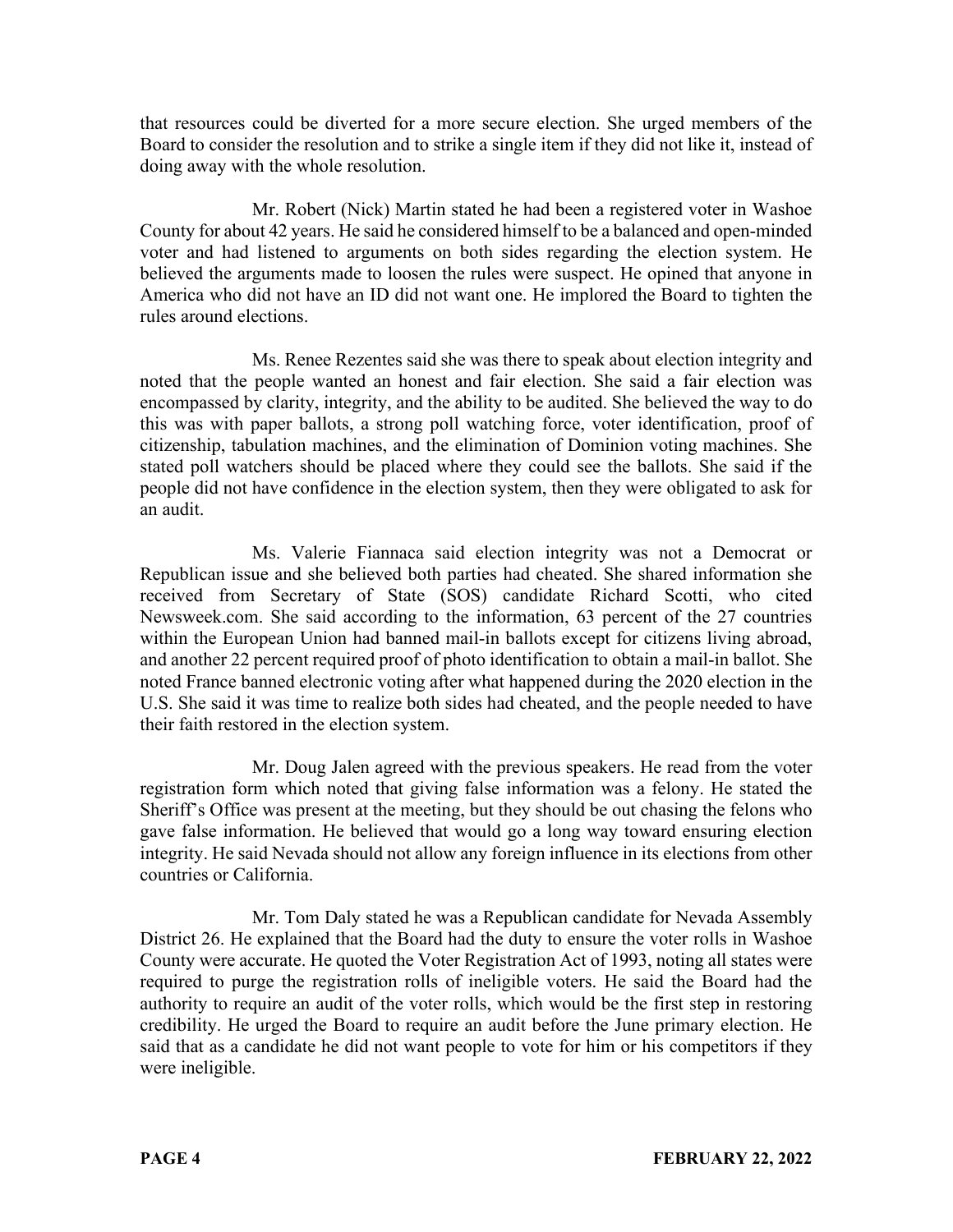Ms. Gail Anderson reiterated that she did not think her vote counted during the last election. She opined that the Board and the County Manager were corrupt. She referenced Nevada Revised Statutes (NRS) 293, stating it did not require the use of voting machines. She believed Channel 2 news reported lies about Agenda Item 14 being removed due to a violation of the open meeting law. She thought the Board had allowed election fraud to occur in Washoe County. She demanded the resolution be brought back to the Board for consideration. She believed the people's voting rights had been violated.

Ms. Teri Bartl was humbled by the speakers before her and wanted her voice to be heard by the Board. She believed the voting system was broken, the County's voter rolls were inaccurate, mail-in ballots were sent to dead people or individuals who no longer lived in Washoe County or the state of Nevada, and voting machines were easily hacked. She demanded paper ballots, oversight of polling places, and cleaned up voter rolls. She urged the Board to do its job and ensure election integrity.

Ms. Janice Jones said she was not surprised the resolution was removed from the agenda. She opined it was removed because it would have made Ms. Spikula look foolish to discuss the lack of election fraud in the same meeting where a resolution was presented on the issue of ensuring election integrity. She believed the removal of the agenda item made Commissioner Herman appear to be inept. She urged the Board to put the resolution back on the agenda. She stated she would be voting for Mr. Marchant for SOS, and she believed he would restore integrity to that office.

Ms. Mary Kilkenny shared that she was a long-term homeowner in Washoe County but had only recently become a full-time resident. She said she had taken election integrity for granted. She noted her children were registered to vote in Colorado, but she received ballots for them in Nevada. She also noted she and her husband had received ballots in Reno and at their old address in California. As a physician, she said she was careful to distinguish between evidence-based medicine and her educated opinion based on 32 years of practice and experience. She stated these were not the same thing, and the history of medicine had many examples of good doctors who had given bad advice. She believed the ballot system, the election machine process, and the voter rolls were corrupt. She said she did not want to put up barriers for eligible voters, and she wanted all American citizens to participate. She believed the evidence and data showed there was a problem with the current voting system. She urged the Board to ensure election integrity.

Mr. Fred V. Dellinger said he did not take freedom of speech for granted, and he appreciated everyone who spoke before him. He shared that he had brothers, nieces, and nephews who had served, and he thought the Pledge of Allegiance was done with compassion. He wished all the children in America would still do the Pledge of Allegiance in their classrooms. He noted he liked the comments about cleaning up the voter rolls. He stated election integrity was important for all parties. He mentioned that Commissioner Jung had offered a free lunch and he would like to take her up on that. He said that like gubernatorial candidate Mr. Joey Gilbert, he was also a constitutionalist who believed in the second amendment. He referenced a proverb made popular by President Reagan, that it was okay to say something, but it needed to be validated.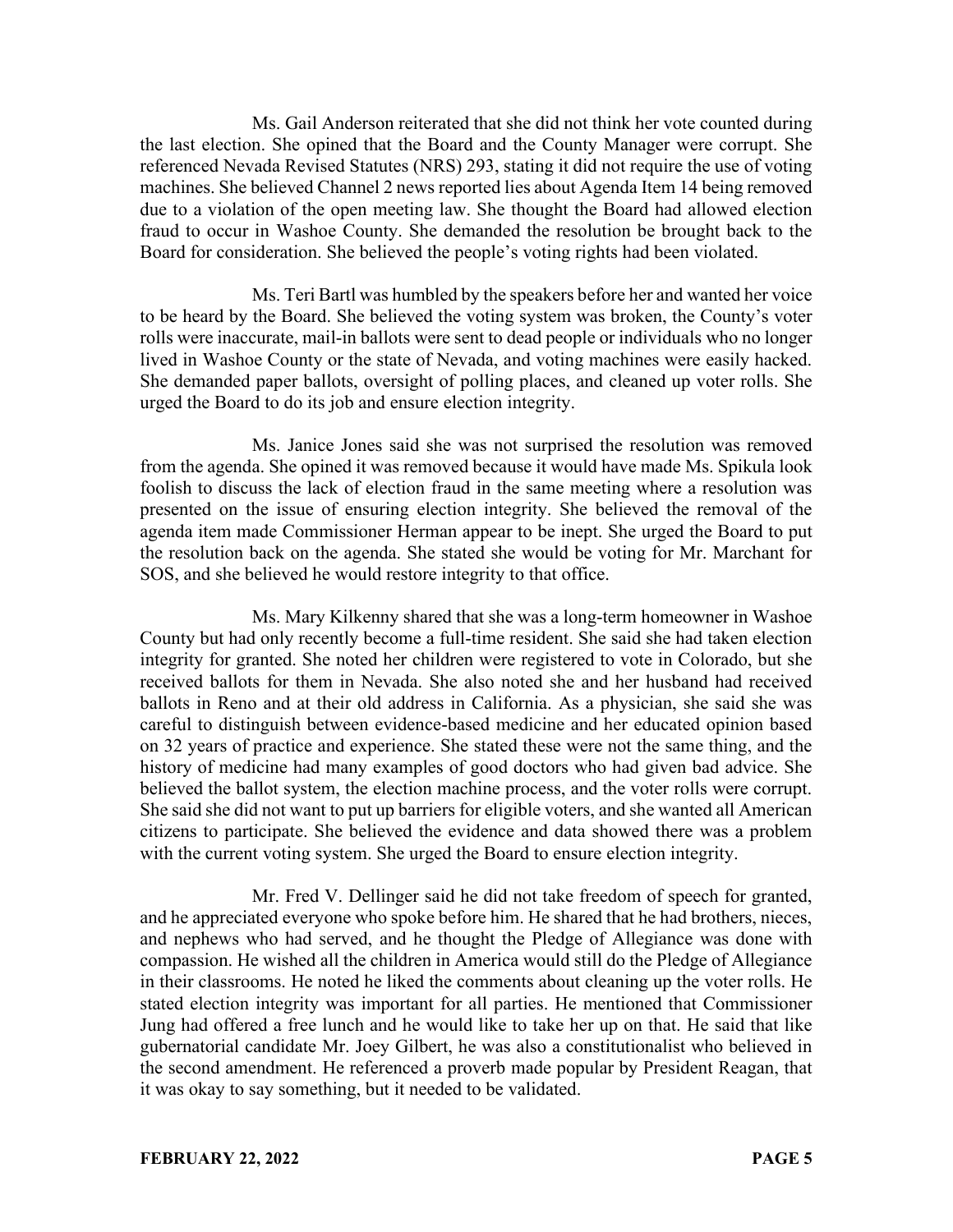Mr. Samuel Solace provided a document, copies of which were placed on file with the Clerk. He voiced concern about the claims of election fraud. He believed individuals who claimed there was mass election fraud had received misinformation. He asked the Board to focus on things that would improve and benefit the communities. He suggested Sierra Vista Park as a topic for future discussion. He thought the park should be officially designated as a conditional off-leash facility. He said animals could be required to be leashed within proximity of sanctioned events at the park to avoid interference. He noted the original public comment on Sierra Vista Park included off-leash use as a recommended activity.

Ms. Susie Howell agreed with many of the speakers before her. She believed Mr. Beadles had provided evidence of election fraud. She opined the Reno Gazette-Journal (RGJ) had printed lies and she urged the Board to request a correction. She asked if the Board members believed in "One nation under God" when they participated in the Pledge of Allegiance. She believed it was telling that only one person had spoken in favor of the current election process.

Mr. Charles Elliott said he had attended many meetings and would continue to do so. He expressed embarrassment about the state, the community, and all the elected representatives. He thanked Mr. Beadles and Mr. Gilbert for stepping up and presenting data. He said the people were there to represent their families, friends, city, state, and country. He noted that he appreciated the freedom of speech and the ability of people to speak regardless of the side they were on. He believed the people were there in support of election integrity because their votes did not count, and they could not elect the individuals they wanted to represent them. He voiced concern about the current voting system and the Board. He opined the Board had known about election fraud and allowed it to occur.

Ms. Penny Brock agreed with Mr. Beadles and urged the Board to do what he asked. She said Democrats put out a press release on February 17 expressing outrage about the resolution. She said the people in attendance were outraged also; they were outraged about the removal of Agenda Item 14, and the passage of Assembly Bill (AB) 321 during the 2021 Legislative Session. She stated no Republican in the Nevada Assembly or Senate voted for the bill. She named several organizations, out of Washington, D.C., that had worked in Nevada: All Voting is Local, the Center for Technology and Civic Life, and the Democracy Fund. She provided documents, copies of which were placed on file with the Clerk.

Mr. Chris Hilen shared that he was the President of the Board of Trustees of the Unitarian Universalist Fellowship of Northern Nevada (UUFNN). He said the UUFNN had served as a polling location for past elections. He noted item 14 had been pulled from the agenda because the District Attorney's Office said the description in the agenda did not match the resolution. He said he expected the resolution to be on a future agenda for consideration by the Board and he asked that it be rejected in its current form. He shared three points as the basis for this request: the lack of need, the failure to disclose the cost of the changes, and the impact the changes would have on voters. He appreciated the discussions around election integrity, but he opined the court cases that had occurred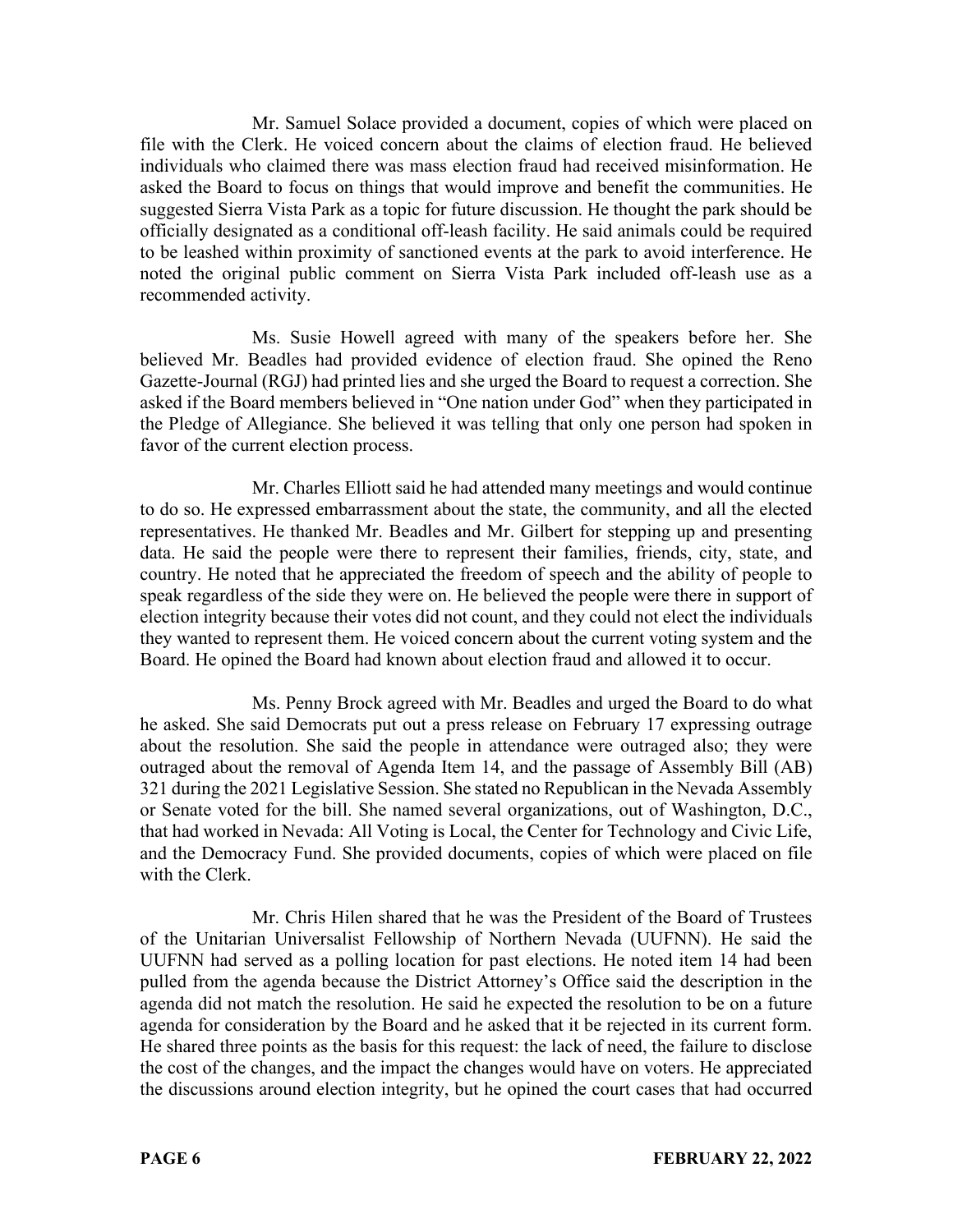across the country since the 2020 election had shown there was no massive voter fraud. He believed there would be increased costs to the County that were not disclosed in the resolution.

Ms. Elisa Reister was called but was not present to speak.

Mr. Charles Albright stated he had been at a previous meeting to request the removal of the Ambrose Dam as a future agenda item. He believed it was a 100-year-old safety hazard. He said the process had to start with the Board then move to the state and federal agencies. He believed the County could receive state and federal funds for the removal so the cost would be minimal.

Ms. Patty Downing played a quote from President Biden. She said she had been reconciling data presented through Edison Research with the data presented by the County. She did not believe the data balanced and said the counties of Clark and Washoe were off by about 9,000. She stated over half of Nevada's votes had come during the middle of the night in one ballot drop from Clark County. She shared that she had seen a sample ballot that could be verified by black light, and she believed it would be a good option for future elections. She said new election processes were needed to restore voter confidence from both parties.

Ms. Janice Flanagan thanked the Board for the job it did and noted it was not an easy one. She stated she was a long-time resident of Nevada, the wife of a veteran, the mother of two veterans, and a consistent voter for over 60 years. She shared that freedom and the rule of law were important to her. She opined that every court in America had said voter fraud did not exist. She thanked the SOS and the ROV for the job they had done, and the Legislature for its extensive hearings on election laws. She said she was looking forward to hearing Agenda Item 5. She thanked the media, especially Mark Robinson for his in-depth reporting in the RGJ and the editorial board of the RGJ. She said she would like to see a fiscal note attached to resolutions when there were potential tax increases to pay for the items. She believed it would be a service to the community to know that nothing was free.

Mr. Bruce Foster believed the people recognized they were in a battle between good and evil. He wanted the media to be present so the public could learn what was really going on in the community. He thought Mr. Beadles and Mr. Gilbert were Patriots and pioneers who were investigating the issue of voter fraud. He thanked Commissioner Herman for her attempt to get the resolution on the agenda. He believed America needed a new generation of pathfinders to lead it back to its roots. He asked for those who believed the Board had integrity to stand up.

Mr. John Davis thanked the Board for his first amendment right to speak and thanked the citizens of Washoe County for their presence at the meeting. He said election integrity was not a partisan issue. He opined the media chose to misrepresent Commissioner Herman's resolution to the public. He believed the agenda was intentionally altered so the resolution could not be heard. He said neither side claimed the voting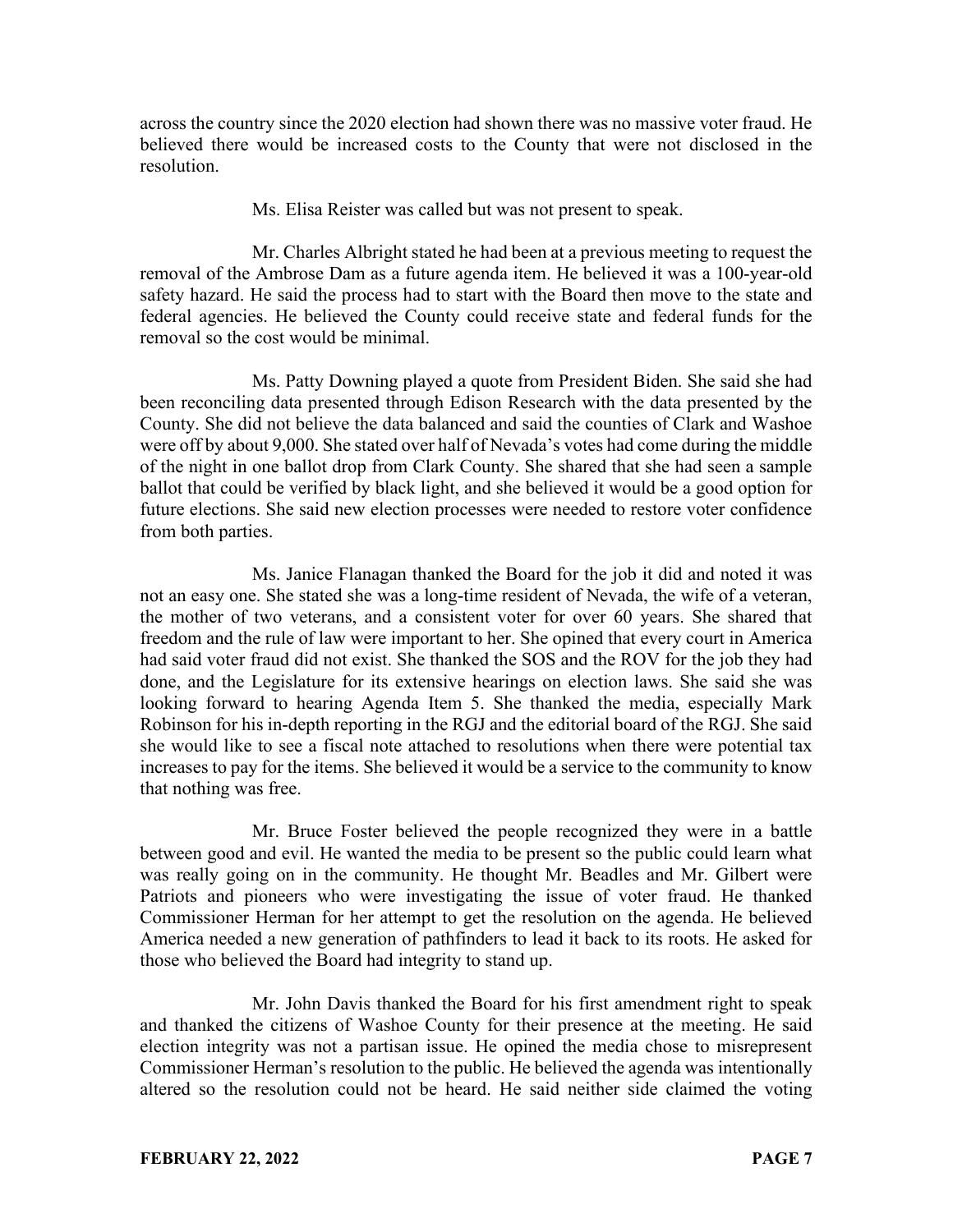machines could not be tampered with or that they were completely accurate. He urged the use of hand-counted paper ballots, with a copy the voter could take home. He implored the Board to make a change.

Ms. Dawn Rickabaugh opined there was significant evidence and data that there was an issue with the election system which needed to be addressed.

Mr. Michael A. Barnes expressed support for Commissioner Herman's resolution. He displayed a document that he believed was proof of massive voter fraud during the last election. He said the people wanted to see the information presented to a jury and be assured of honest elections in the future.

Mr. Tim Stoffel believed at least two groups of data had been presented which appeared to show a problem with the current election system. He urged the Board to bring the resolution back promptly for a vote. He requested that the County bring back in-person voting, use ballots with watermarks, require signature verification and that the whole process be closely monitored. He opined voting machines were not well designed and asked that they be removed from service. He suggested a park or beautification project be deferred to take care of this issue if funding was the problem. He believed fair elections were the most important issue.

Ms. Cindy Martinez provided a document, copies of which were placed on file with the Clerk. She expressed disappointment about the removal of the resolution from the agenda. She did not believe there was a violation of the open meeting law. She requested the resolution be added to the March 8 agenda for discussion.

Ms. Erin Massengale stated she was surprised when the resolution had made the agenda for the meeting but was not surprised when it was later removed. She hoped the Board would resubmit the resolution for the next meeting. She said the issue was very important to the integrity of the County, the state, and America. Additionally, she requested the Board support a resolution to ban vaccine passports or a verification system.

Mr. Michael Allen displayed a document. He believed a member of the Board had misled the public and should be held accountable. He said the National Guard was in the business of helping communities, not intimidating them. He requested a corrected statement be sent immediately to the RGJ.

Ms. Tara Thorton stated she cared about the children, and she believed people were created to be free humans and not slaves. She shared that the people had real questions and concerns about voter fraud because of the current election process. She requested there be a public records request regarding the vote count for the 2020 election. She urged the Board to bring back the election integrity resolution and asked it to support a resolution to ban vaccine passports.

Ms. Melanie Sutton stated she lived in North Valleys and expressed frustration because four members of the Board had voted for more housing in that area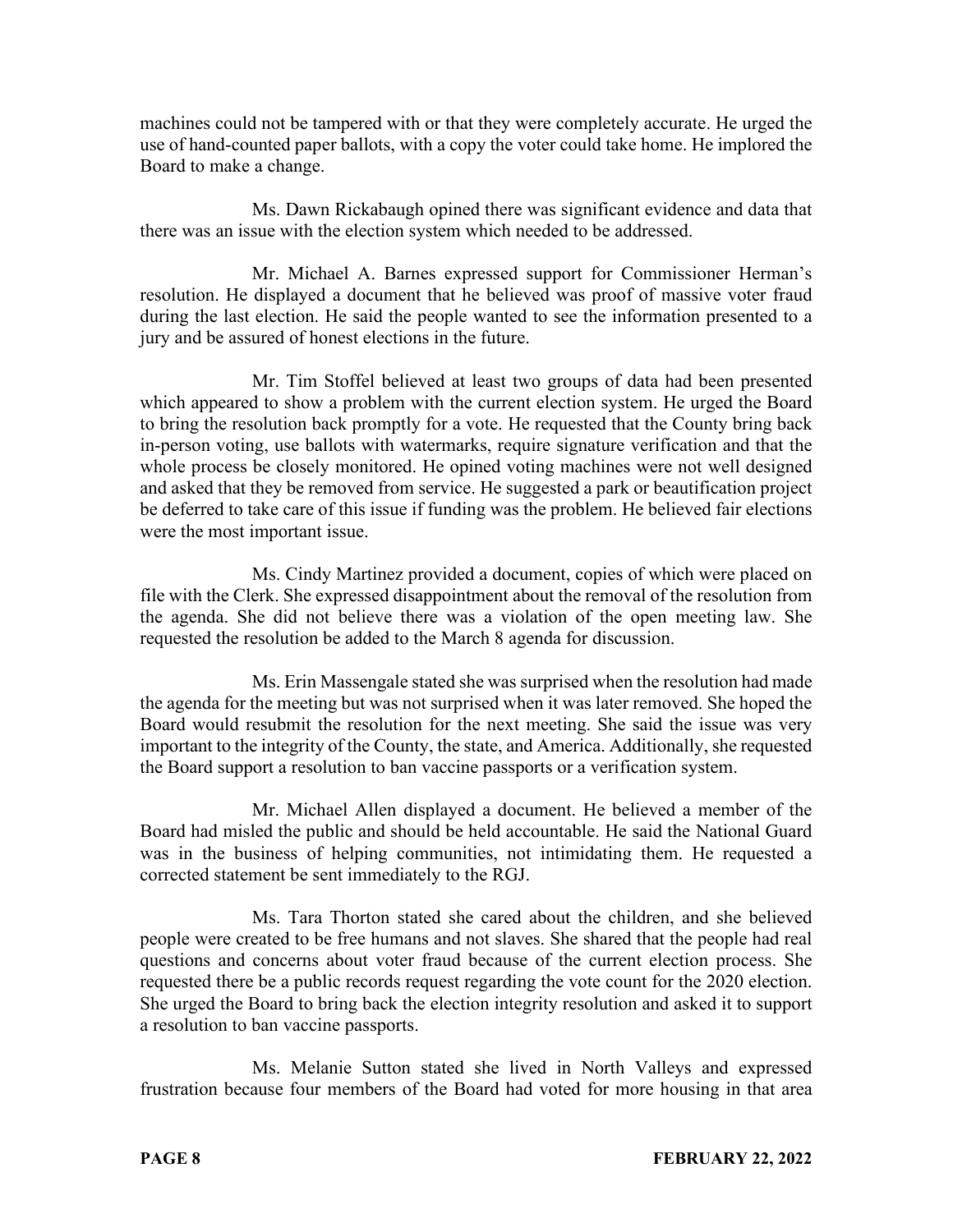without making sure the water and the roads were taken care of. She wondered about the removal of the resolution from the agenda and why voter identification was not required.

Ms. Layne Linebaugh stated that if someone had to lie, cheat, and steal to win, it was not the truth. She believed much evidence had been presented of mass voter fraud and election irregularities. She opined that Commissioner Herman had followed the process diligently to place the resolution on the agenda. She demanded the resolution be put back on the agenda or the Board members should be tried for treason. She said election integrity was not a partisan issue.

Ms. Hope Backman displayed a document. She thanked Commissioner Herman. She expressed disappointment with the Board and believed it had failed Nevada. She noted the people needed representatives that would fight for the children and stand up for Nevada. She said the people demanded fair elections.

Ms. Darla Lee stated she had asked about the Heritage Foundation study regarding Nevada's voter integrity scorecard two weeks prior. She said she sent the link to the Board, and she hoped each of its members had taken a look at it. She wondered about the removal of the resolution from the agenda. She expressed disappointment with those who opposed the resolution and believed they were misinformed. She urged the Board to support the resolution.

# **12:04 p.m. The Board recessed.**

# **12:14 p.m. The Board returned with Vice Chair Hill and Assistant District Attorney Nathan Edwards absent.**

Ms. Cindy Sassenrath voiced concern about the removal of the resolution from the agenda due to a technicality. She expressed frustration for the article in the RGJ and thanked Commissioner Herman for all her work. She requested the County ban vaccine mandates and vaccine passports. She stated she would not support any business that required her to be vaccinated.

# **12:16 p.m. Mr. Edwards returned to the meeting.**

Mr. George Lee noted computer integrity was important. He opined that the County was purchased and received money to push the vaccine mandate. He expressed concern that agenda items were added after funds for the items were already received. He remarked that none of the courts had held hearings about election integrity and the Secretary of State's (SOS) Office had not conducted an investigation.

Ms. Joy Trushenski shared data regarding voter statistics during the 2020 election. She believed the data showed mass election fraud had occurred and expressed frustration that an audit of the votes had not occurred. She urged for voter identification, same-day voting, ballots that could be authenticated, no ballot harvesting, and the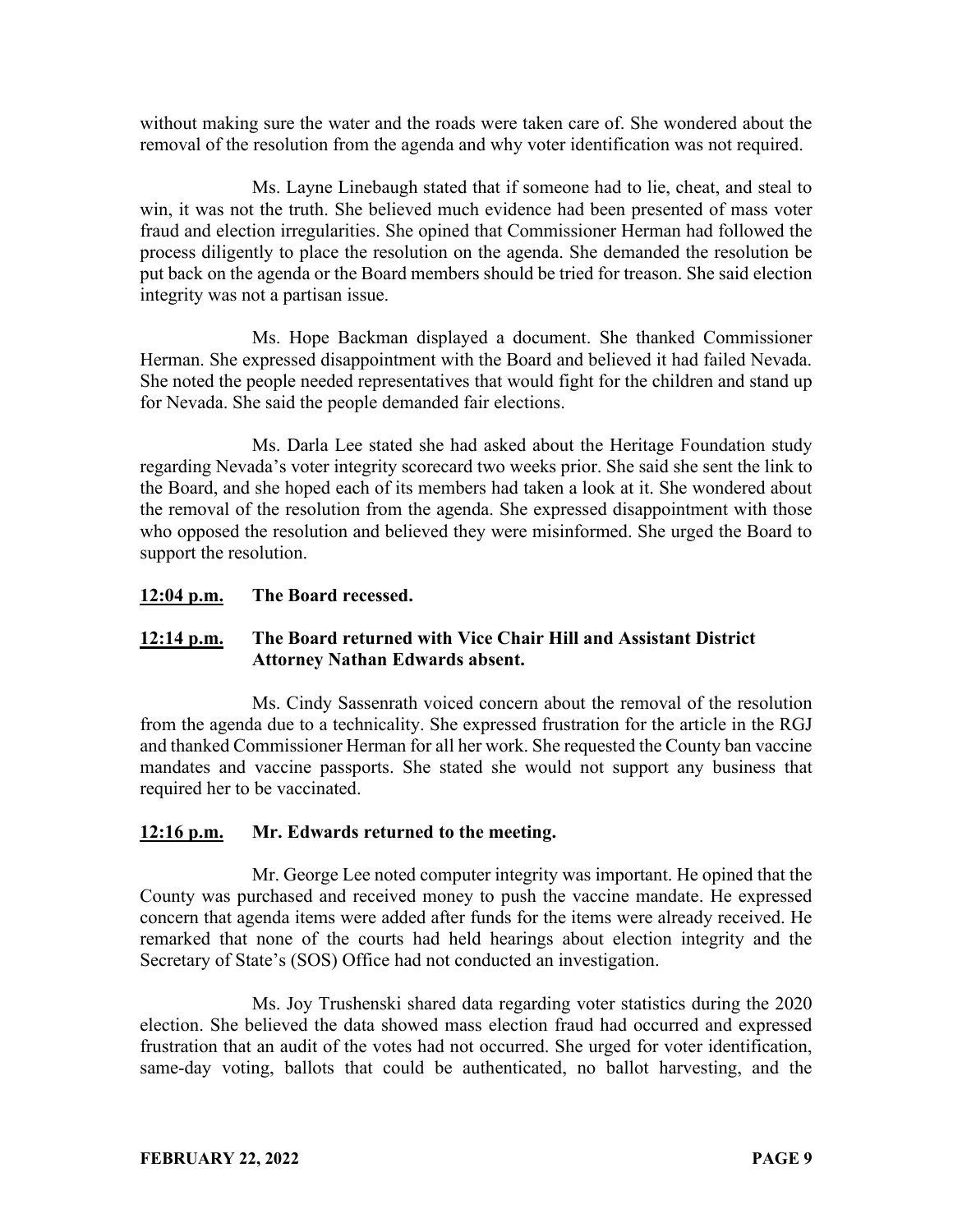elimination of voting machines. She said mail-in ballots could be available upon request. She asked the Board to support voter integrity.

# **12:22 p.m. Vice Chair Hill returned to the meeting.**

Ms. Deborah Mardon requested that voting machines be removed from service and used for evidence to audit the 2020 election. She urged for same-day voting with paper ballots unless an individual was not able to vote in person. She asked that only citizens without a felony record be allowed to vote. She thought voters should be required to provide photo identification and sign a log at the precinct. She noted Governor Sisolak could make election day a holiday to allow Nevada residents a greater opportunity to vote same-day. She urged the Board to take action to ensure the upcoming elections were honest.

Ms. Lisa Fleiner stated that Board members had to hold surety bonds with the state of Nevada which protected them as individuals. She noted that to obtain a bond, the Board member had to sign an oath to uphold the constitution for both the state and the country. She said the Board could affect the lives of the people through the regulations and items it passed or did not pass. She shared that she brought mail-in ballots to the Registrar of Voter's (ROV) Office which were addressed to people who no longer lived at her address. She opined that the ROV did not seem concerned. She urged for voter identification.

Ms. Susan McMurray referenced a Monmouth University poll that stated 80 percent of Americans favored voter identification, and 35 states required photo identification before a person was allowed to vote. She supported Commissioner Herman's resolution. She did not believe her vote counted and said many others felt the same way. She expressed concern for the removal of the resolution from the agenda and wondered about the intentions of the Board.

Mr. Wayne Gordon requested the Board take steps to protect elections. He stated the United States was not a democracy but a constitutional republic. He referenced five sections of the Constitution: Article 15, Article 19, Article 24, Article 26, and Article 14. He stated holding the votes of the people in low regard violated the 14th Amendment. He opined that the perception of fraud was just as bad as fraud. He thought he and other citizens were being ignored and had become disenfranchised.

Mr. Jimmie Bratcher read a quote by Abraham Lincoln about the perpetuation of political institutions. He asked the Board to fix the election process. He said he did not want the next election to be stolen. He thanked the Board for listening.

Ms. Laura Dickey stated she had been a resident of Washoe County for 40 years, and that she was a Patriot and a Mayflower descendant. She said she opposed the resolution. She voiced concern that the opinions of those present during the February 8 meeting were one-sided. She noted that voting was an important issue and was the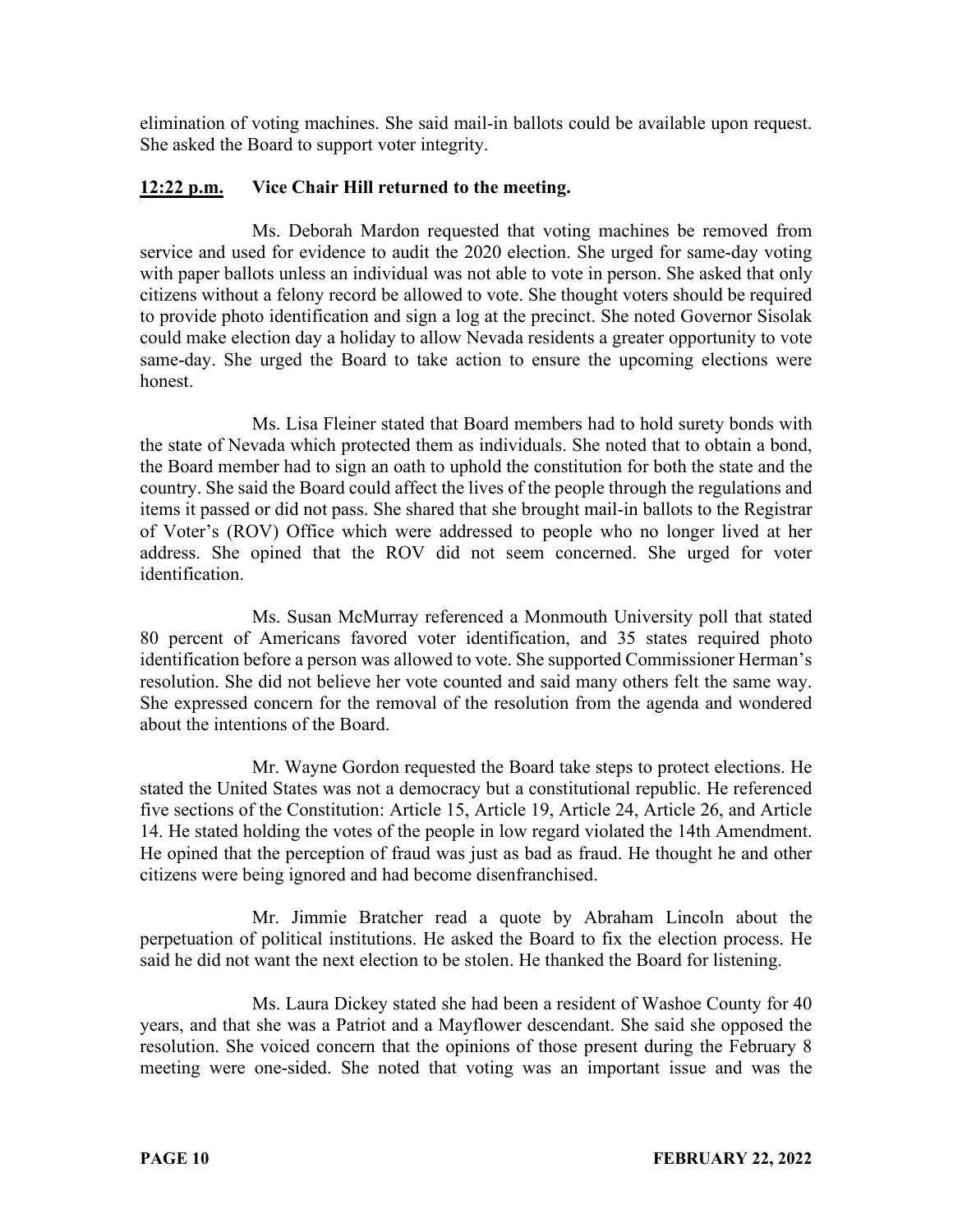foundation of the constitutional republic. She did not believe the 2020 election was stolen and said the SOS had not found any irregularities.

Ms. Betty Thiessen said she was a fourth-generation Nevadan. She thanked Commissioner Herman for her courage. She requested that the Board place the resolution back on the agenda.

Ms. Suze Van Ness prayed for the Board to end corruption. She believed there had been bullying towards women within the County. She opined the 2020 election was not right and the voter rolls needed to be cleaned up. She wondered why the Board had not met with Mr. Beadles. She urged the Board to treat Commissioner Herman with respect.

Ms. Maxine Bradshaw stated she was impressed with Commissioner Herman and all she had done for the constituents. She shared that Washoe County residents had written letters regarding voter integrity and Commissioner Herman was the only member of the Board to address them.

Mr. Donald Fossum said he had shared concerns about election integrity with the Board for five years and believed nothing had been done during that time. He said the country was divided. He expressed frustration about the removal of the resolution from the agenda. He opined the Board had failed to be accountable.

Mr. Isaac Ndalo stated it was his second time at a meeting and he was an immigrant from Kenya. He thanked the Patriots for his ability to speak at the meeting, noting that people in other countries did not have the same opportunity. He said there were not a lot of millennials in attendance, and he would like to change that. He believed youth were the future and Nevada schools being ranked 50th needed to change. He urged for a solution to the election issues. He noted he would be a U.S. citizen soon.

Mr. J.S. McElhinney said he had practiced dentistry in Reno for 40 years and had invested a lot into the community. He stated election integrity was the most important aspect of the voting system, and it was the foundation of the country. He urged the Board to place the resolution back on the agenda soon and vote to approve it. He expressed frustration about the removal of the resolution, noting the language of the resolution should not have been altered. He thought the current Nevada laws regarding voter registration and the voting process were too relaxed. He did not believe the County and the elites listened to the people or represented them fairly and honestly. He opposed same-day registration, automatic Department of Motor Vehicles registration, unsolicited mail-in ballots, ballot harvesting, out-of-state poll workers and watchers, and extended early voting. He supported voter identification and an annual purge of the voter rolls.

Ms. Jan Hilton supported the election resolution. She wondered about the changes made to the original resolution. She believed anyone who thought Washoe County did not have election issues needed to talk with election workers. She hoped the members of the Board had read each of the 12 NRS laws listed in Agenda Item 14. She said the ROV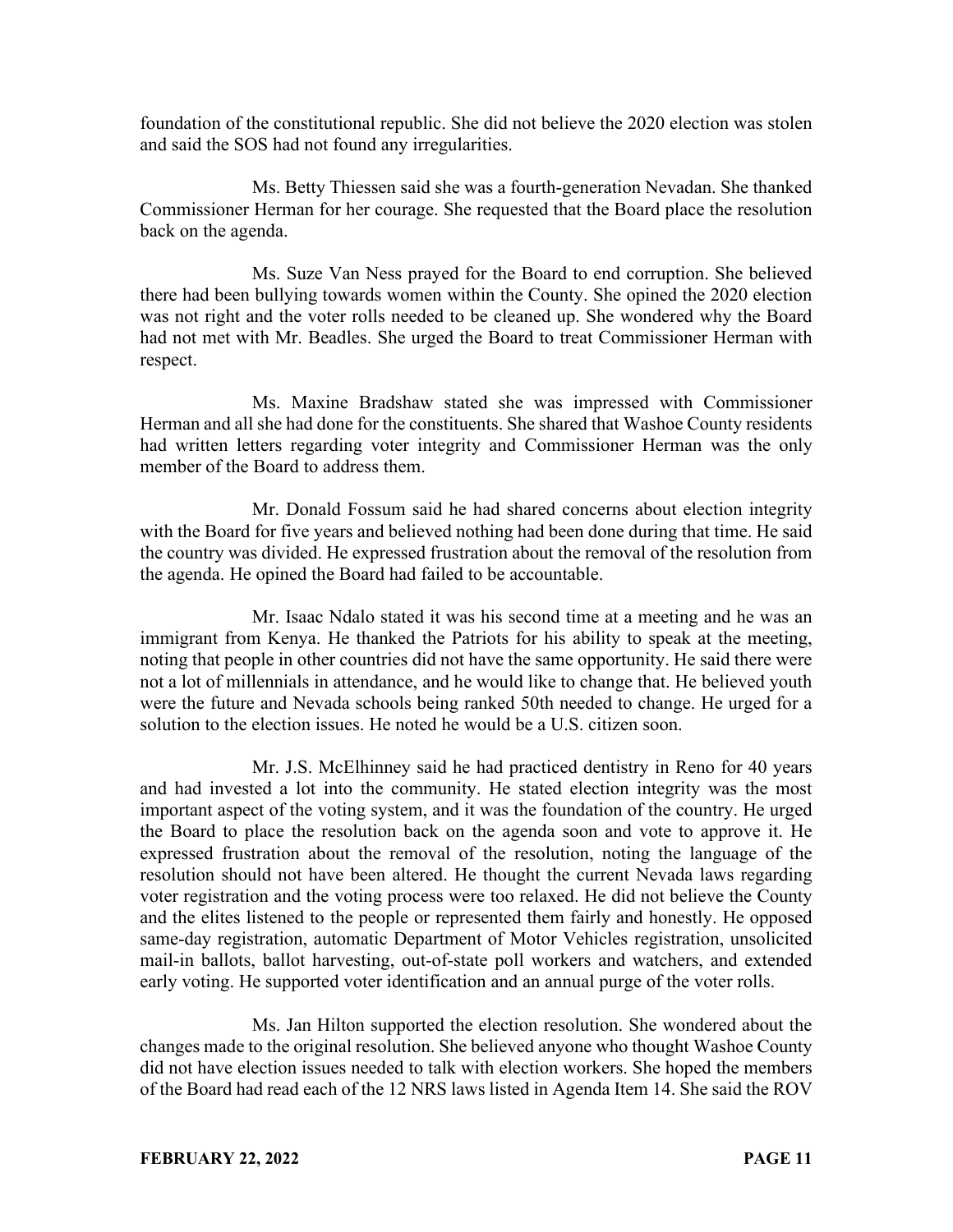needed a viable way to implement and enforce all the election laws, to ensure purity and accuracy and revive election integrity in the County.

Ms. Vicky Dunn displayed pictures on her phone. She disagreed with those who believed there was no voter fraud. She said she had worked for the state, County, and city, in every capacity, and she believed she had seen corruption and fraud firsthand.

Ms. Meghan Archambault opposed the resolution and believed it was unoriginal. She thought the resolution was illegal and would result in costly lawsuits for Washoe County. She said a mail-in ballot was a paper ballot. She commended Vice Chair Hill for speaking out against the resolution.

Mr. Mark Leonard wondered about the removal of the resolution at the last minute. He believed language had been changed in the document which caused it to be removed. He questioned who made the changes and why. He opined this eroded trust in the Board, except for Commissioner Herman.

Ms. Christina Sherbrook voiced concern for the election system. She said it was a sacred honor to vote and for the people to have faith in the system and the Board they needed to know their votes counted. She urged the Board to clean up elections.

Ms. Aimee Keys believed many of the comments she heard were motivated by fear. She thought some of the changes to the election system being considered by the County were drastic. She voiced concern about several proposed items. Item 5 would grant the power to enact any other measure that ensured the accuracy, security, and purity of elections. She thought this item seemed to grant an unlimited amount of power with no checks or balances and did not define what purity of elections meant. Item 13 would require the presence of National Guard personnel, which she was not opposed to, but wondered about the reasoning for it. Item 8 would require the use of Certified mail, which was costly. She was not opposed to this item but felt the total cost should be presented to the Board for consideration. Item 18 would require the voter rolls to be purged every five years. She requested additional information on this item to understand which problem it would solve.

Mr. Roger Edwards said there was no point in the National Guard taking part in the elections if the votes of the people did not count. He opined that Nevada's vote was worthless. He shared that he could get volunteers to stand at the polls. He noted that if there was an additional cost to have a true vote, the bill could be sent to him.

Mr. Daniel Abbott opposed the election resolution. He thanked the Board and the previous speakers who participated in the conversation. He agreed that election integrity was vital to a free society, however, he did not believe any of the suggested changes in the proposed resolution would prevent subversions of democracy. He noted voter fraud was already illegal, easily detected, and carried stiff penalties for the offender. He believed allegations of irregularities or inconsistencies should be taken seriously and investigated using systems already in place. He believed the proposed resolution would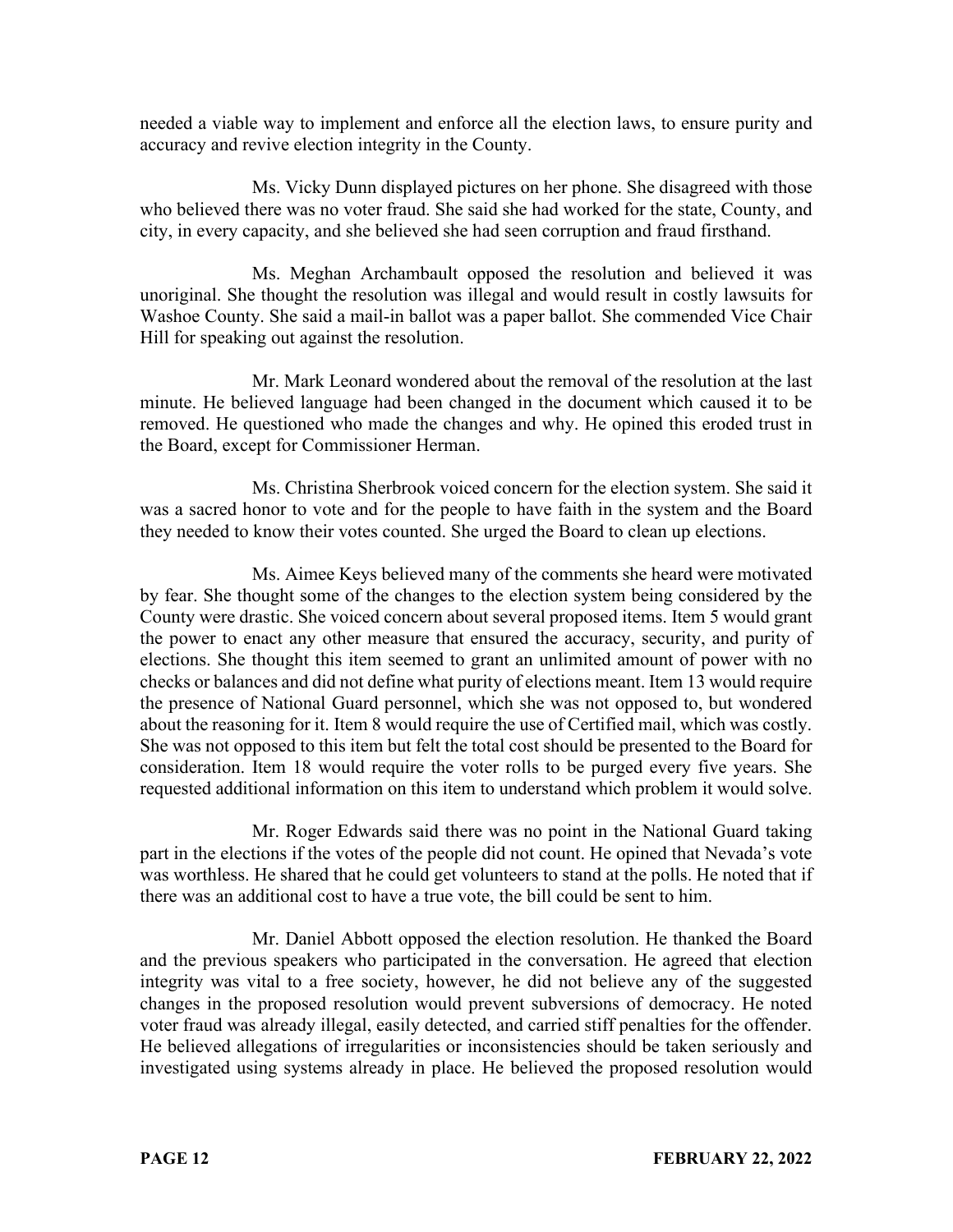place undue obstacles to voter access and would be a step backward in time for the election process.

Mr. Robert Devin thanked the Board for allowing the public to voice their concerns. He expressed frustration about the treatment of Commissioner Herman and the actions of the Board and district attorney who eliminated item 14. He opined the elimination of item 14 was a sleight of hand to change the resolution and invalidate the movement to ensure the integrity of the voter system. He thought a small group of people had been trying to steal elections, the political systems, and the country. He encouraged the Board to be on the right side of the voter integrity issue.

Ms. Tammy Holtstill said she had been before the Board since 2017 and of all the Board members, only Commissioner Herman had treated her with respect. She referenced an email she sent to Chair Hartung asking why residents should pay for a stormwater system when there was too much affluent in the system to begin with. She noted she had not received a response from Chair Hartung. She opined Lemmon Valley was in the same condition it was in 2017. She expressed frustration about the Board approving new development without making sure infrastructure was in place.

Ms. Victoria Myer supported Mr. Beadles and Mr. Gilbert. She said everyone should want fair elections regardless of their political party. She opined the public had a lack of confidence in the election process, and the Board had a duty to represent the people who wanted to see the matter investigated. She asked the Board to act now so there could be free and fair elections at the time of the primaries. She spoke about the trusted news initiative and the global alliance of media.

Mr. Nicholas St. Jon displayed a document, a copy of which was placed on file with the Clerk. He said Ms. Spikula spoke to the Board about voter integrity on April 13, 2021. He commented Ms. Spikula said the County would be tied into the national change of address database. He stated his research showed many people moved out of Nevada but remained on the voter rolls. He opined Mr. Beadles had done a good job of investigating the inconsistencies. He requested the Board ask Ms. Spikula to explain how the County had same-day registrations but no provisional ballots.

Mr. Edward Goodrich urged the Board to oppose resolution 22-28. He opined the resolution was voter suppression and restricted the democratic process. He believed it was important to get as many people as possible to vote fairly. He wondered how the resolution had gone as far as it had. He noted he participated as a partisan observer for many years and found Washoe County to be the gold standard for honesty, fairness, and participation. He believed the real issue was the franchise to vote and believed the resolution restricted that.

Mr. Kenji Otto opined there was nothing more important than the right to vote. He wondered why identification was not required to vote when it was needed to do everything else. He believed socialists had taken over the Nevada Democratic Party. He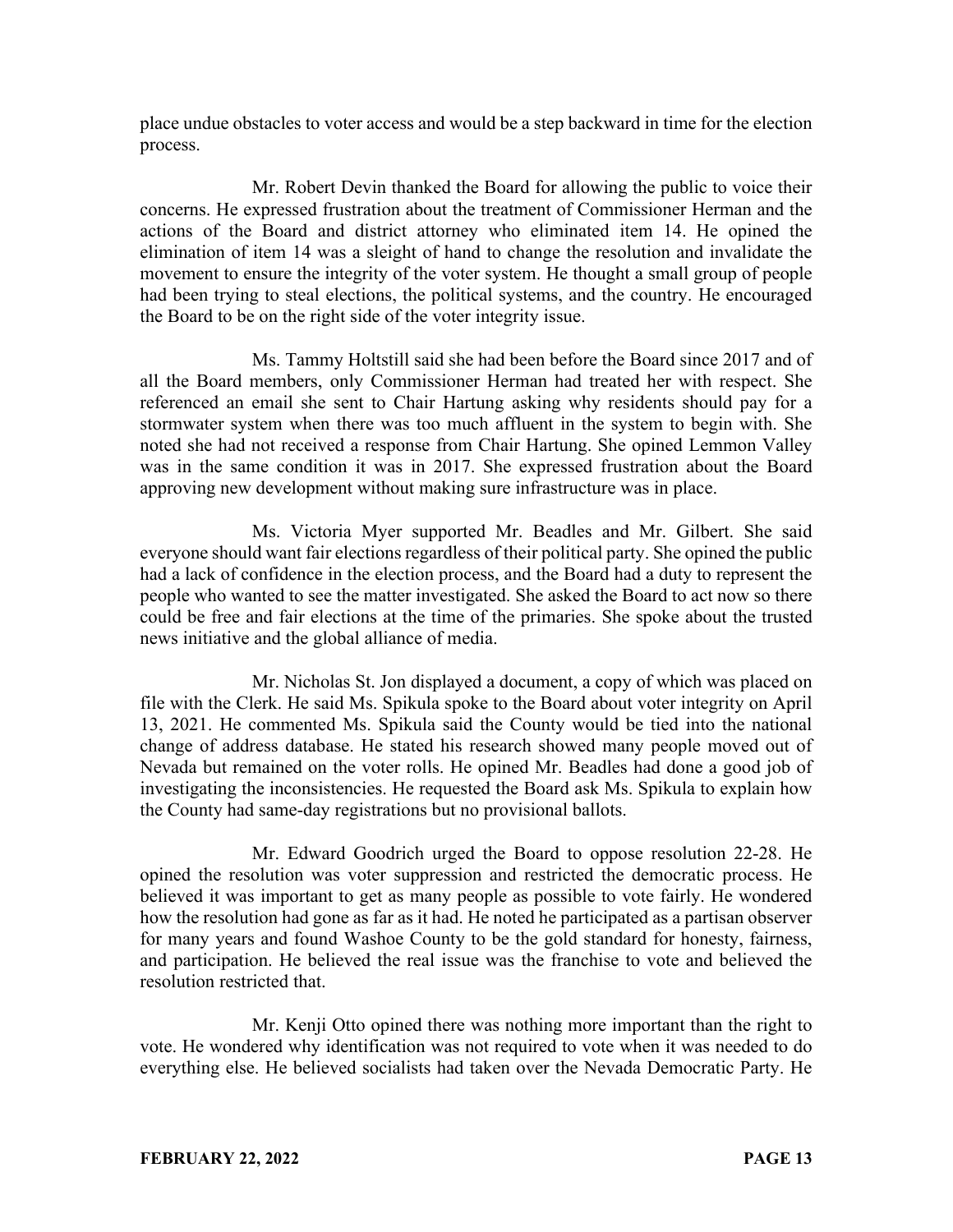expressed frustration about previous public commenters talking about race. He believed the country was fighting against Marxism.

Ms. Jeanne Quintana hoped for the future of the children that the Board would discuss Commissioner Herman's resolution. She said Commissioner Herman and a lot of other people worked very hard on it. She opined the Board should look out for the people it represented. She asked that the Board have a conscience and do the right thing for its constituents.

Ms. Kandy Lyons supported Mr. Beadles' resolution and thanked Commissioner Herman for putting it on the agenda. She said she trusted Commissioner Herman but did not trust the rest of the Board. She requested the resolution be put back on an agenda.

Ms. Julie Osburn thanked the Sheriff's Office for providing security at the meeting. She commended the Sheriff's Office for aiding with ice rescue and recovery in California the month before. She said she supported Commissioner Herman because she represented the constituents. She expressed frustration about the treatment of Commissioner Herman by County personnel. She opined most of the public commenters believed there was a problem with election fraud, and she thought the Board needed to address the problem. She requested the Board put the resolution back on the agenda so a public discussion could take place.

Mr. Keith Lockard spoke about his previous government work and time as a poll worker and said he was committed to efficiency and effective government services. In his time as a poll worker, he believed he saw a well-functioning process. Having read many staff reports in his career with the government, he believed the staff report and resolution were poorly written. He referenced an email sent to the Board in which he listed his concerns. He believed what the Board saw in chambers that day was an organized pressure group, and he asked the Board to be critical in its thinking on the matter.

Ms. Karen Benna noted she was not part of any group that came to speak. She wondered how Governor Sisolak won the election. She thought something was wrong and inquired if the Board was elected or installed. She discussed her experience as a poll watcher and believed she had witnessed some suspicious activity. She said she reported the activity to a polling place manager, but nothing was done about it. She opined the country was a banana republic without safe elections. She asked the Board to correct the election system before the 2022 elections.

Ms. Katherine Snedigar expressed displeasure with the Board and claimed she had proof that the Board members had the district attorneys rewrite statutes in their favor. She opined the Board made up its own laws, and all the protections in the codes were for the benefit of County employees. She wondered when the Board would represent the constituents instead of acting for its own personal gain. She was sick of the Board ignoring her and taking away her services. She believed the Coronavirus Aid, Relief, and Economic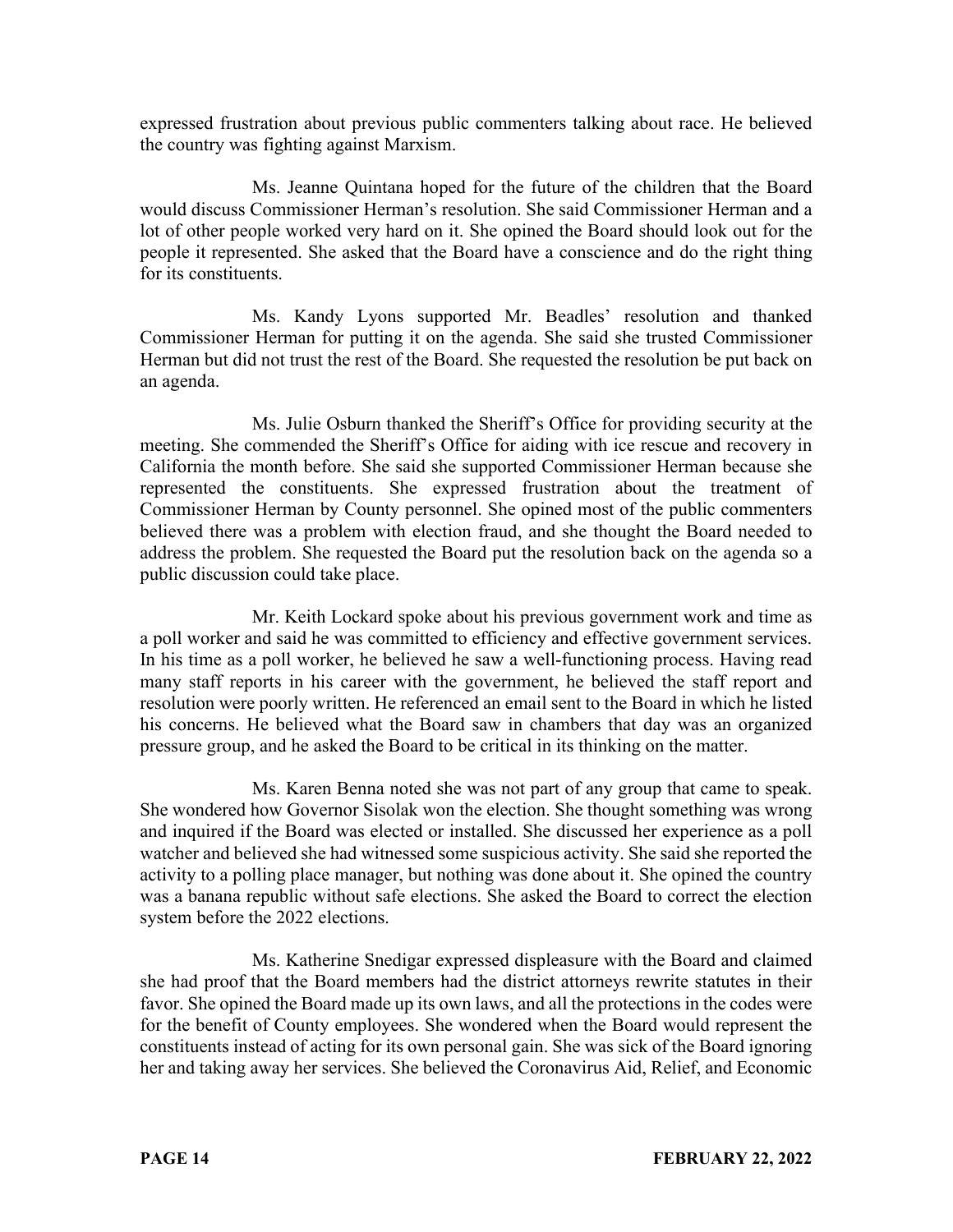Security Act money was spent remodeling the Board's offices. She commented the Board needed to follow its oath and the laws or she would go after the members' bonds.

Ms. Debbie Hudgens was called but was not present to speak.

Mr. Pablo Nava Duran displayed a document, a copy of which was placed on file with the Clerk. He opined there was an attack on the democracy by the Washoe County Republican Party. He spoke about the lawsuit Mr. Adam Laxalt filed against the Supreme Court and the attack on Capitol Hill that Mr. Laxalt and Mr. Joey Gilbert encouraged. He thought the Washoe County Republican Party was now controlled by the far-right. He believed the National Guard should be sent to the Washoe County School District to help fill the buses to increase attendance and make sure students got a worldclass education instead of being sent to polling locations.

Mr. Karl Sweder was not surprised the Board pulled Agenda Item 14. He opined the item passed all the necessary steps to be heard but the Board chose to listen to un-American voices, including the Las Vegas democratic socialists. He wondered why Las Vegas democratic socialists had a say in Washoe County business. He believed the Board chose to ignore the will of its constituents by refusing to discuss the unconstitutional mask and vaccine mandates, and by giving the most unproductive group of people \$25 million in tax money. He believed the money should have been used to help the taxpayers affected by the closing of non-essential businesses, as it was intended under the recovery act. He believed if the Board acted on the will of the constituents, then the Board would have no reason to fear them.

Ms. Ann Sweder noted disappointment that Agenda Item 14 was pulled and thought it could have been an opportunity to discuss and resolve the election issues. She said the Board did not want to discuss election issues with the people; however, Vice Chair Hill would discuss a one-sided view on the matter with the Reno Gazette-Journal. She believed Vice Chair Hill's actions were unprofessional and in bad taste. She did not want the voting resolution to be ignored and opined issues could not be resolved if they were not discussed with the citizens. She hoped the Board would reconsider and put the resolution on the next agenda.

Mr. Craig Newton opined this year marked the death of corporate America, and the rebirth of a new nation. He thought the Board would be on the wrong side of history, except for Commissioner Herman. He was excited to see the nation return to the constitutional government it used to be.

Mr. David Chamberlain played a video from 2020 when he canvassed in Northwest Reno on behalf of the Election Integrity Project Nevada. He noted the gentleman in the video filled out an affidavit. He supported Commissioner Herman's resolution, Mr. Beadles, Mr. Gilbert, and all the Patriots in attendance. He offered to share the video and the affidavits with the Board.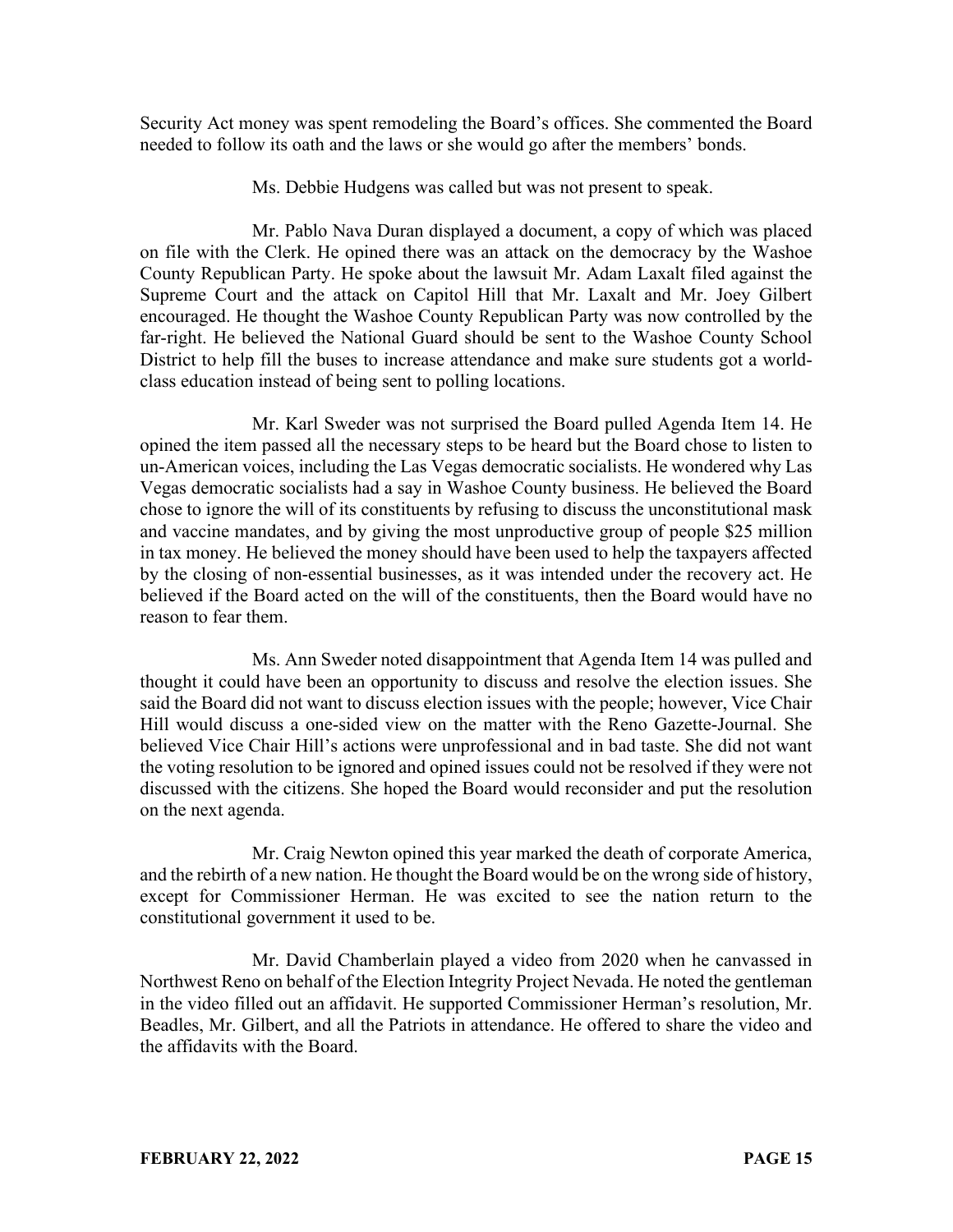Mr. Scott Myer expressed support for the resolution submitted by Commissioner Herman. He believed staff removed or altered the resolution on direction from the Board. He wondered who gave the instructions to staff. He did not appreciate the public commenter who insinuated other public commenters were white supremacists.

**2:00 p.m. The Board recessed.**

# **2:46 p.m. The Board reconvened with Vice Chair Hill absent.**

#### **22-0142 AGENDA ITEM 4** Announcements/Reports.

With regard to Agenda Item 14, County Manager Eric Brown indicated that a paragraph had been omitted as a result of a clerical error. He explained Commissioner Herman provided him with a hard copy of the document that she wanted to be posted, he turned the document over to his staff, but when the document was converted to a PDF for posting a paragraph had been omitted. The error was not identified until after the agenda was posted. He thought the error demonstrated the need to follow normal procedures because this item had not gone through the normal process to accommodate Commissioner Herman's request to have it on this agenda. He assured the public and the Board that only staff from the Manager's Office saw the document before posting and they were the ones responsible for posting it accurately; it was not reviewed by the District Attorney's Office or the other Board members before posting. He apologized to Commissioner Herman stating the error was unacceptable in terms of what the Board had come to expect from the office of the County Manager. He said he would take proper steps to ensure this did not occur again.

#### **2:50 p.m. Vice Chair Hill returned to the meeting.**

Commissioner Jung observed the sound walls being placed along I-580, where the freeway expansion transitioned to four lanes, was similar to those used in Clark County. She said the view of the Sierras belonged to everyone and she did not want sound walls placed along the freeway. She was aware of the state and federal requirements to perform noise abatement for the benefit of those who were affected by freeway noise, but she knew sound walls were not the only option. She asked for this issue to be included on the ongoing list of items to discuss with the Regional Transportation Commission (RTC). She believed the views of the Sierra Nevadas were important to everyone's well-being. She mentioned she helped Councilmember Dave Aiazzi with the same type of issue when Highway 395 was built, so she offered her input on this issue. Chair Hartung asked for clarification about the section of freeway Commissioner Jung was referring to. Commissioner Jung replied it was from the spaghetti bowl heading south on I-580.

Commissioner Herman thanked Mr. Brown and expressed appreciation for being able to see the document online. She stated election integrity was important.

Vice Chair Hill requested a progress report about the school zone on Plumb Lane and Kietzke Lane. She expressed concern because this issue remained unaddressed,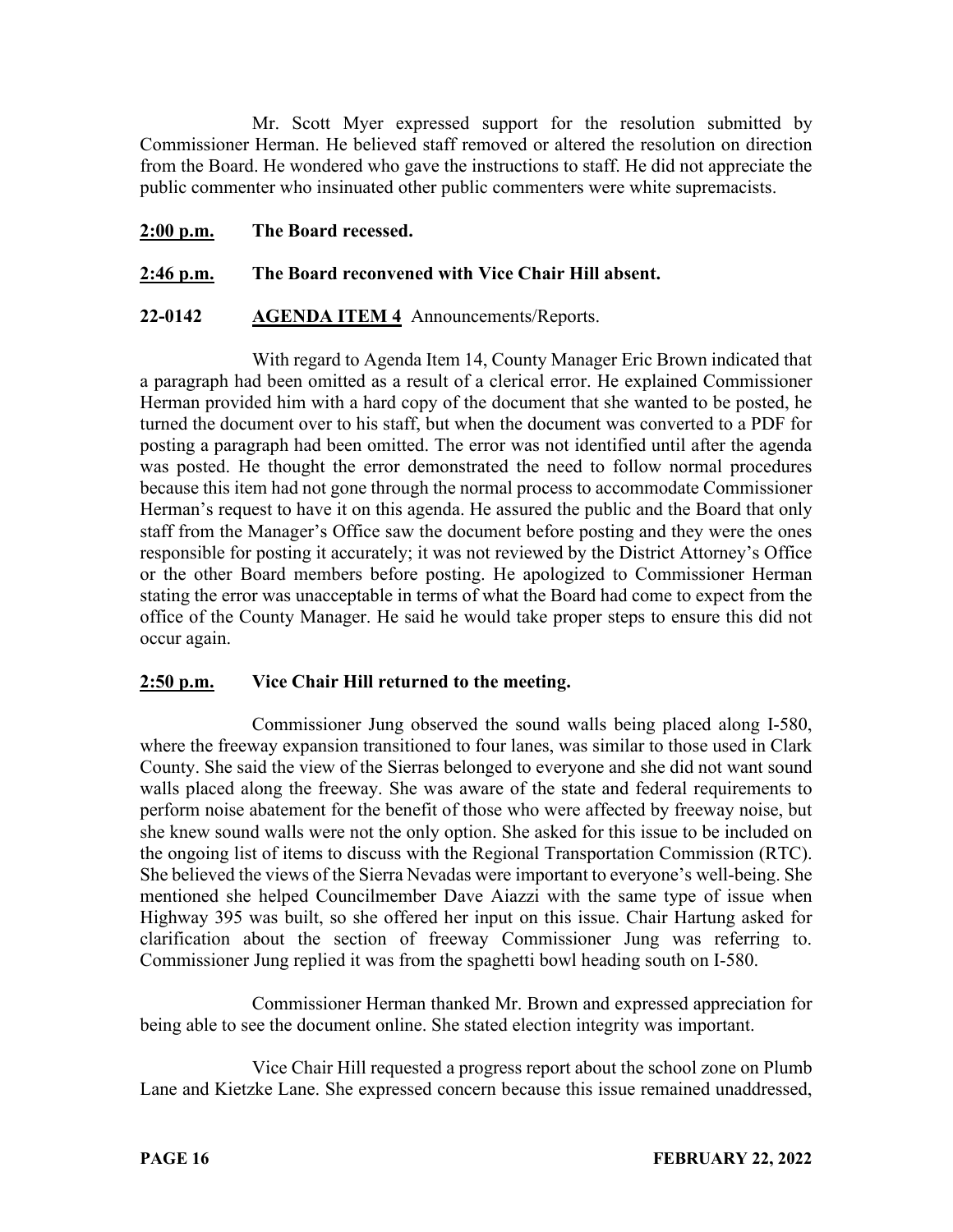noting she observed people rushing through the school zone. She was unsure whether RTC was responsible or whether it was the City of Reno, but she wanted an update from staff regarding the issue.

Vice Chair Hill mentioned that the mobility study requested for Incline Village/Crystal Bay would be taking place. She said the County selected Parametrix as the consultant with Ms. Amy Cummings serving as the lead on the study which would examine traffic, parking, and multi-modal concerns. She urged the community to look for opportunities to engage in the process and thanked the Board for supporting the study.

Vice Chair Hill requested an update on the affordable housing trust fund including rules, grants, and any support the Board could offer. She knew the City of Reno was moving forward with its affordable housing concerns and she thought it was important for the County to support those efforts.

Vice Chair Hill asked for an agenda item regarding the rules for Board members to add items to meeting agendas.

Chair Hartung noted that many public commenters spoke about issues such as Assembly Bill 321, which was a legislative issue. He indicated that legislative issues did not appear before the Board of County Commissioners (BCC), although the BCC could try to contribute to resolving those issues. He asked Mr. Brown to work with Commissioner Herman on her agenda item.

Chair Hartung mentioned he submitted a Freedom of Information Act (FOIA) request to Nevada Department of Transportation (NDOT) for crash data on the advanced signal warning system; he asked for Light Detection and Ranging (LiDAR) data for both Pyramid Way and Mt. Rose Highway. He stated NDOT had not provided any of the requested data. He asked Assistant District Attorney Nathan Edwards whether the County could investigate the issue considering the five-day time period had passed. Mr. Edwards said he would ask the attorney in the District Attorney's Office who worked on the request to contact NDOT to determine the next steps.

Commissioner Herman noted that throughout her seven-year tenure on the BCC there were two ways of putting an item on an agenda: through the Manager's Office or the BCC Chair. She wondered whether the process had changed. Chair Hartung replied no, the process had not changed, and her agenda item was put on the agenda. Commissioner Herman noted the item was then removed from the agenda. Chair Hartung stated that the item was removed from the agenda at the advice of the District Attorney. Mr. Edwards noted Vice Chair Hill asked for this issue to be included on a future agenda, it was not on today's agenda, so he recommended the Board postpone this discussion.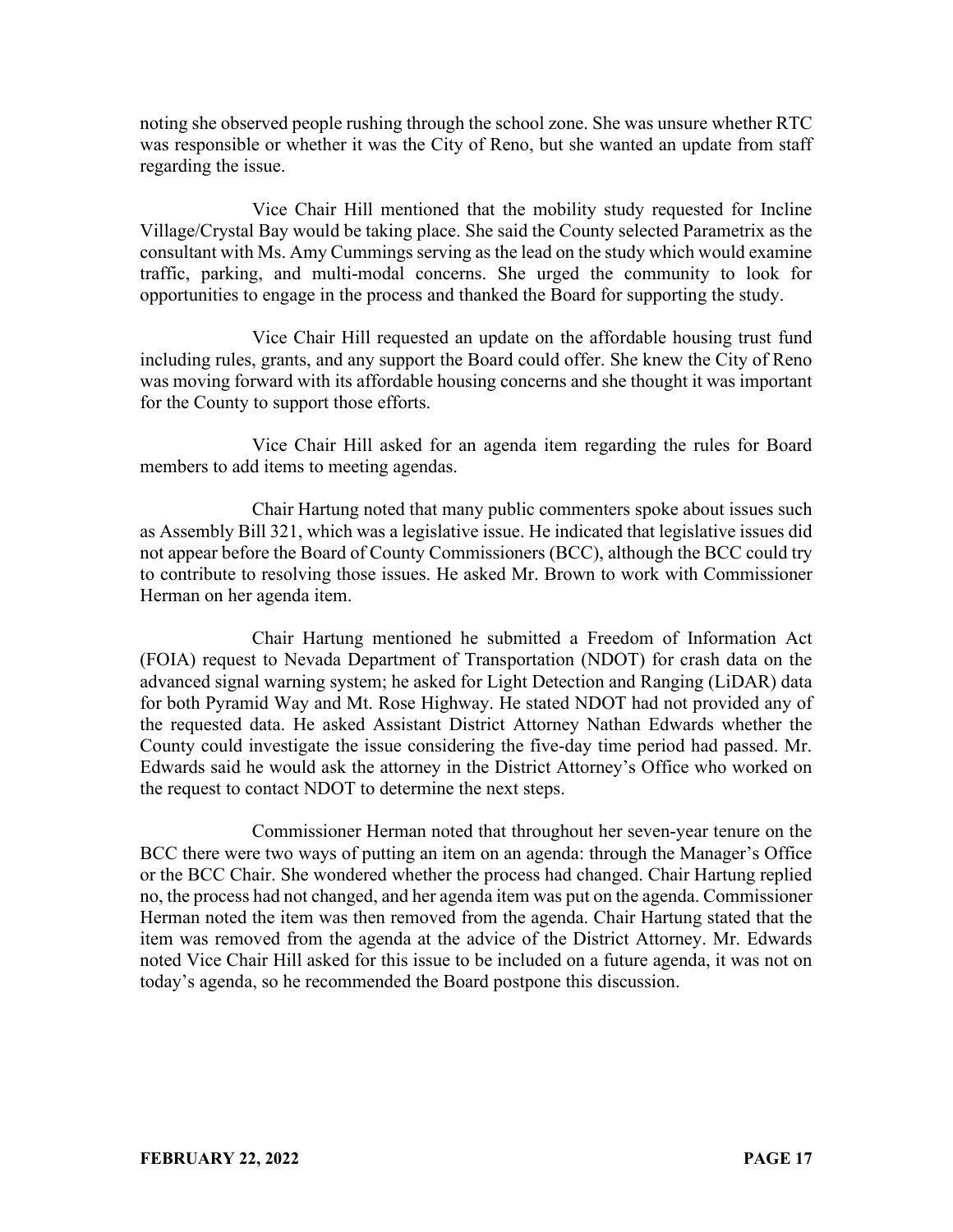**22-0143 AGENDA ITEM 5** Presentation by Washoe County Registrar Deanna Spikula to provide an overview on Election Administration for the 2022 Election. Discussion may include but not be limited to: Federal and State election laws, election authority of Registrar of Voter, Nevada Legislature's changes from 2019 and 2021 regular legislative sessions as well as the 2021 Special session, key election dates, and offices up for election this cycle and location for filing.

Registrar of Voters Deanna Spikula conducted a PowerPoint presentation, a copy of which was placed on file with the Clerk. She reviewed slides with the following titles: Election Administration; Levels of Government Election Oversight; Federal Laws; State Laws and Oversight; Local Authority; 2019 Legislative Changes; 2021 Legislative Changes; Special Legislative Changes – November 2021; 2022 Election Timeline; Offices up for Election 2022 (5 slides).

Ms. Spikula stated the Registrar of Voters (ROV) positions for Washoe and Clark counties were created to assume the responsibility of conducting voter registration and election activities. She said it had been decided that populations and duties of administering registration and elections warranted a non-partisan office of the ROV.

Commissioner Herman asked how many people registered for provisional ballots on November 3, 2020. Ms. Spikula said 4,637 provision ballots were cast and 4,179 of those were counted.

Commissioner Herman asked how individuals who did not receive mail at their residence could change their registration to receive ballots at their mailing address. Ms. Spikula said those individuals could change their mailing address by submitting a written request to the ROV.

Commissioner Herman mentioned the many calls she received from constituents throughout the years regarding their negative experiences at polling places. She noted she was almost unable to vote during the prior election because her signature did not match. She read parts of a letter from a constituent who experienced an issue at the 2020 election during which she was unable to see the presidential choices. She said the same constituent noted an address in Maricopa County appeared on her background check. Commissioner Herman stated she was unable to vote during one election in the past because someone else had already voted in her place.

Commissioner Herman asked why out-of-state people were allowed to work at the polls in Washoe County. Ms. Spikula clarified that poll workers were required to be Nevada registered voters, so anyone coming from out of state was probably an observer. She noted that both observers and paid petition gatherers were allowed to gather at polling locations.

Commissioner Herman asked how much money the ROV requested from Mark Zuckerberg's Center for Tech and Civic Life (CTCL). Ms. Spikula said she did not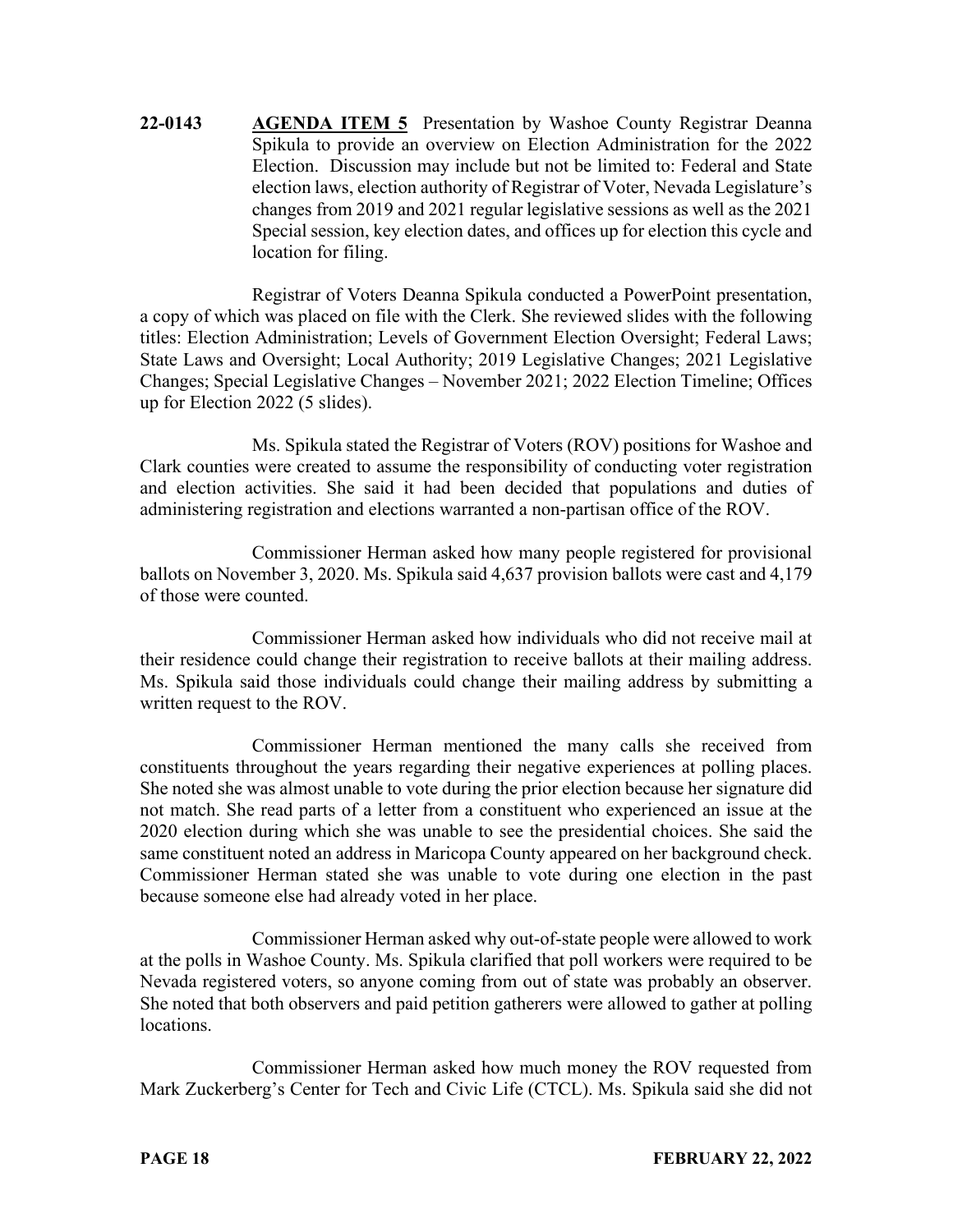have the exact dollar amount, but she could provide it. She said the ROV had received a grant from the CTCL to cover some costs to pay poll workers for the additional requirements for cleaning, sanitizing, and making sure people observed social distancing.

Commissioner Herman asked whether the ROV received funds from any private entities. Ms. Spikula said no, the ROV did not receive money from private entities other than the one-time non-profit contribution.

Chair Hartung asked whether a process was in place for observers who witnessed an issue or impropriety. Ms. Spikula replied that individuals who observed any issues could speak with the polling place manager or assistant manager, who would either provide answers or resolve the issue if possible. She said the polling place manager would call the ROV office to speak with her or Assistant Registrar of Voters Heather Carmen if needed. She stated that law enforcement would be called if ROV staff was unable to resolve the issue.

Chair Hartung asked whether the County could establish some type of a hotline where people could report polling place issues. Ms. Spikula replied a form was available on the ROV website. Chair Hartung said he did not want a form; he wanted a direct way for people to contact the ROV. Ms. Spikula said people could contact Washoe 311or call the main ROV office phone number if the issue needed to be addressed immediately. She cautioned that phone lines could be very busy around election time, so people could contact Washoe 311 or leave a voicemail.

Chair Hartung asked for confirmation of the distance limits for polling places. Ms. Spikula said the distance limit was one hundred feet from the check-in station for early voting and 100 feet from the entrance of the building on election day. Chair Hartung noted a taco truck was giving away things at one of the polling places. Ms. Spikula stated that was allowed as long as they offered the same thing to everyone.

Chair Hartung asked whether the ROV considered the number of residents at a given address. Ms. Spikula said ROV staff did not actively look for the number of registered voters at an address, but that information was reviewed when they performed voter registration list maintenance projects. In those cases, her staff would send an address confirmation card because prior residents might have moved without changing their address. She noted the ROV registration database was unfortunately a legacy system, so automatic triggers could not be set. She mentioned the ROV would be transitioning to a new registration system in 2023 after the current election cycle. She said the new system would keep all counties in the state more connected and people's voter registration would move more seamlessly between counties. Chair Hartung asked why the database transition would not begin until 2023. Ms. Spikula replied the timeline was determined by a bill; she was uncertain of the bill number.

Chair Hartung asked about the process used to check that addresses were residential; not simply zoned residential but actually including a residence. Ms. Spikula said there were instances when the property did not have a residence, but people lived there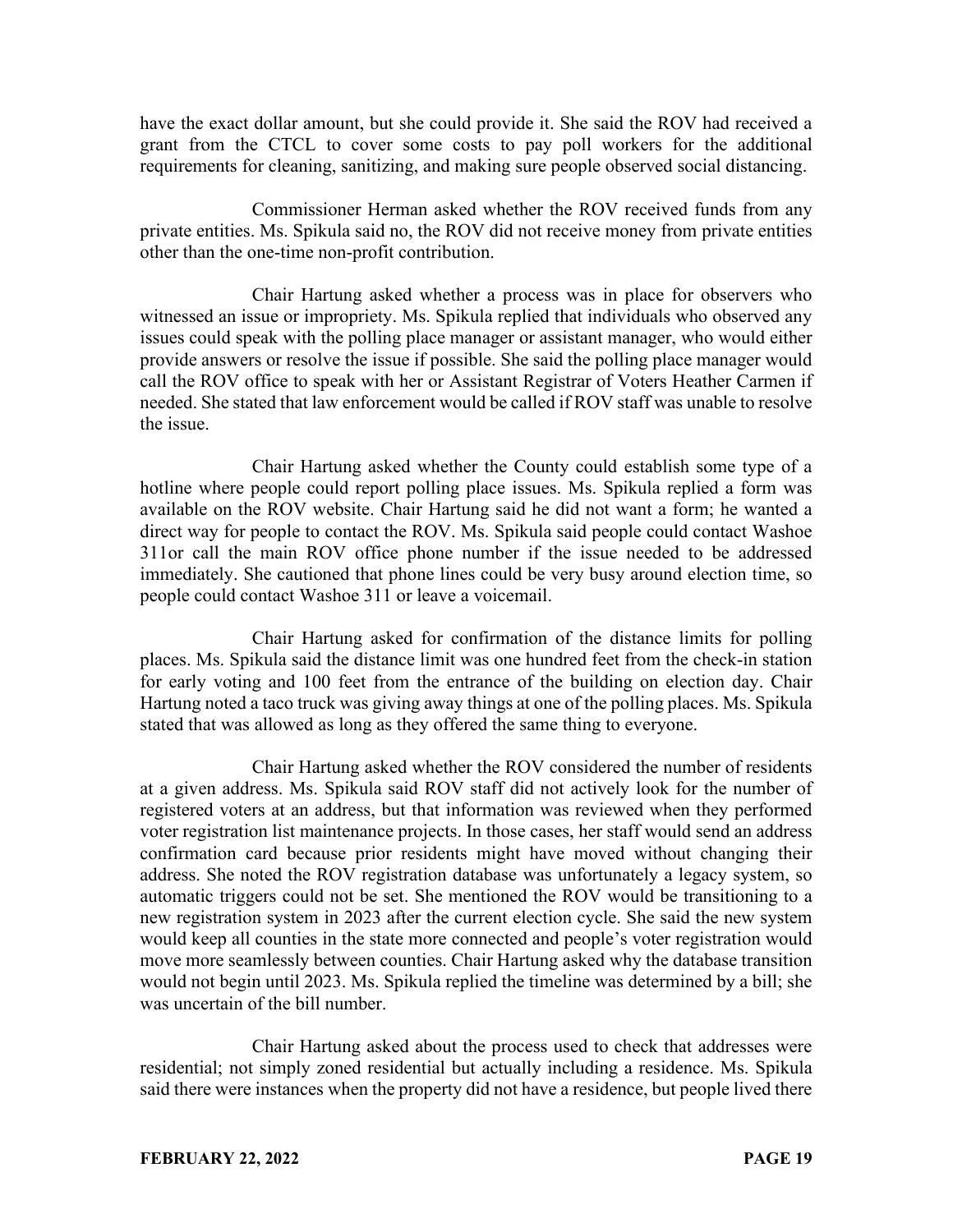in an RV, a mobile home, or when a homeless person used a specific spot as their address. She said the ROV did have a street range index, but the system was not very robust and could not determine whether a lot was vacant.

Chair Hartung opined there needed to be a better way to clean up the database. Ms. Spikula said the ROV was currently performing two voter list maintenance projects: using the National Change of Address Program and the Electronic Registration Information Center. She stated that several cards were sent out to voters. She offered to provide the number of records that had been acted on as part of the two ongoing projects. Chair Hartung said he wanted a report of the records checked as part of the two projects. He asked whether better software was available to clean up voter rolls more easily. Ms. Spikula said there was sure to be better software considering the original system was purchased in 1991 with a major upgrade in 2004, but there had been no other upgrades in the system since then other than security patches. She said the ROV was currently working with the Secretary of State's Office (SOS) on the conversion process. She indicated the SOS was working on gathering requirements for the new system. She noted her office was part of the working group that was reviewing the requirements with the SOS.

Chair Hartung asked for confirmation that the Dominion voting machines had a paper backup and how often the electronic count was audited. Ms. Spikula said they did have a paper backup. She explained auditing was done through pre-election logic and accuracy testing, which was the voter-verified paper audit trail. She said post-election auditing was also performed by totaling the machine's history and by checking individual ballots. She noted the audit was performed by the Accuracy Certification Board.

Chair Hartung asked whether more robust auditing could be performed because although it would be time-consuming accuracy was paramount. Ms. Spikula replied the risk-limiting audit passed in the Legislature, noting she had been asked to participate in the pilot program. She volunteered the County for participation in the program for both the primary and the general election, so the County would be part of the risk-limiting audit program.

# **CONSENT AGENDA ITEMS** – **6A1 THROUGH 6E1**

- **22-0144 6A1** Approval of minutes for the Board of County Commissioner's regular meeting of January 18, 2022. Clerk. (All Commission Districts.)
- **22-0145 6B1** Recommendation to 1) approve roll change requests, pursuant to NRS 361.765 and/or NRS 361.768, for errors discovered on the 2018/2019, 2019/2020, 2020/2021 and 2021/2022 secured and unsecured tax rolls 2) authorize Chair to execute the changes described in Exhibits A and B and 3) direct the Washoe County Treasurer to correct the error(s). [cumulative amount of decrease to all taxing entities \$49,367.95]. Assessor. (Commission Districts 2, 3, 4, 5.)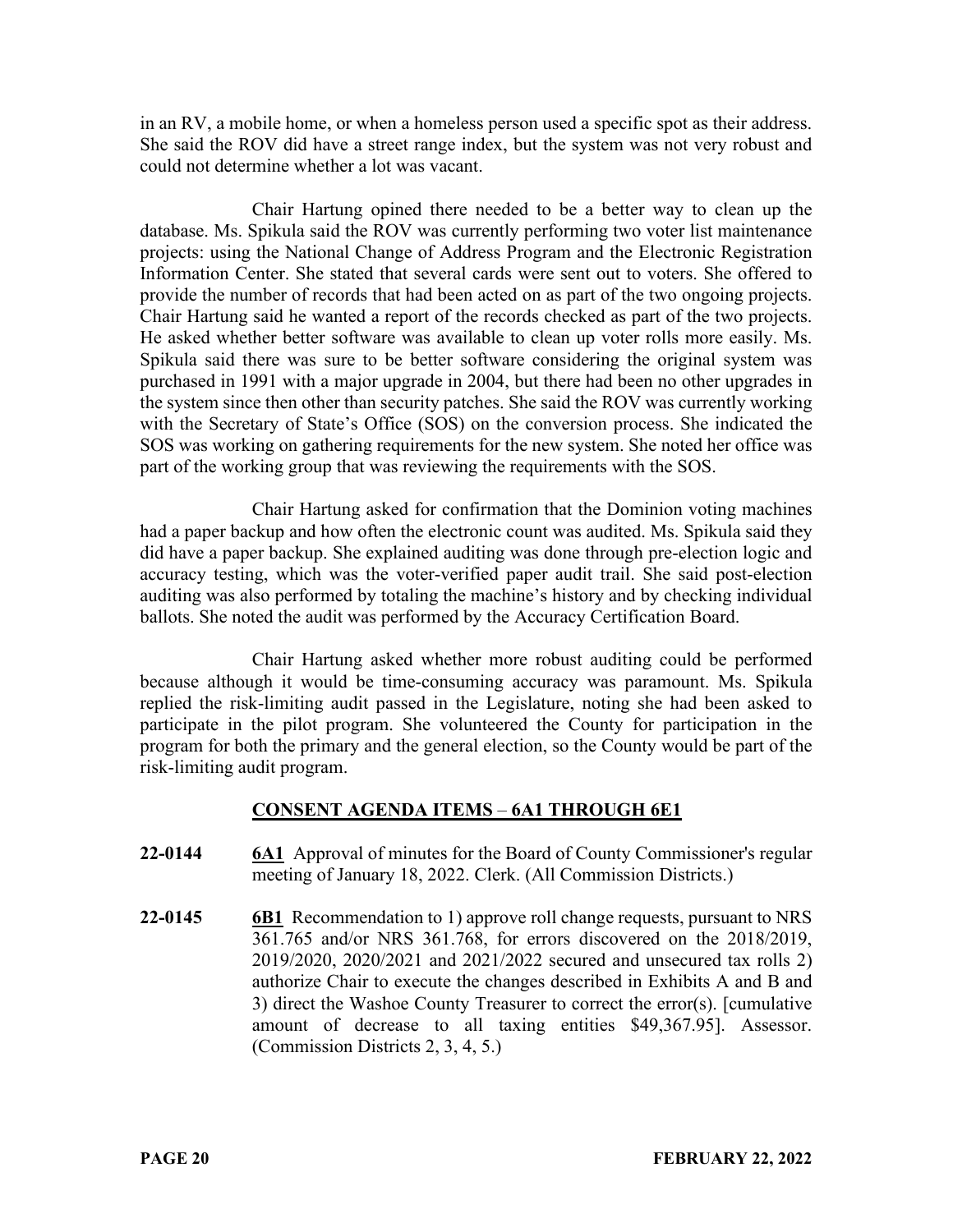- **22-0146 6C1** Recommendation to accept the Regional Street Naming Committee's recommendation and approve the renaming of Lombardi Lane and an unnamed access easement to Brady Ranch Road located within unincorporated Washoe County between Holcomb Ranch Lane and undeveloped land. Affected parcels are APN 041-130-58, 041-190-06, 041- 190-08, 041-190-09, 041-190-10, 041-190-17, 041-190-18, 041-190-19 and 041-190-20. Community Services. (Commission District 2.)
- **22-0147 6C2** Recommendation to accept the Regional Street Naming Committee's recommendation and approve the naming of an unnamed easement to Raven Wing and waive the 6-month waiting period. The easement is located within unincorporated Washoe County, west of Red Rock Road in an area referred to as Red Rock Estates. Community Services. (Commission District 5.)
- **22-0148 6C3** Recommendation to accept the Regional Street Naming Committee's recommendation and approve the renaming of a portion of Ruddy Way to Neighborhood Way from Goldeneye Parkway to the eastern end of pavement located in unincorporated Washoe County; and, if approved, waive the 6-month waiting period. The proposed name change to Neighborhood Way will reflect an extension of the existing street section and will comply with the Conditions of Approval for the Eagle Canyon Development. Ruddy way is a public roadway adjacent to APNs 530-322- 05, 530-332-01 and 532-020-29. Community Services. (Commission District 4.)
- **22-0149 6D1** Recommendation to approve Commission District Special Fund disbursement pursuant to NRS 244.1505 in the amount of [\$5,000] for Fiscal Year 2021-2022; District 4 Commissioner Vaughn Hartung recommends a [\$5,000] grant to Washoe County School District, Spanish Springs High School -- a government entity -- for the purpose of supporting the Spanish Springs High School JROTC Cougars Battalion; approve Resolution necessary for same; and direct the Comptroller's Office to make the necessary disbursement. Manager's Office. (Commission District 4.)
- **22-0150 6E1** Recommendation to approve Amendment #1 to the Agreement between Washoe County and Collaborative Safety, LLC., which authorizes an increase in the amount of [\$11,250.00] for a total contract amount not to exceed [\$101,000.00] retroactive for the term of August 1, 2021 through July 31, 2022 to support the training and establishment of a culture of safety within the Human Services Agency while building a systemic review process using safety science and a nationally recognized proprietary model; and if approved, authorize the Purchasing and Contracts Manager to execute Amendment #1. Human Services Agency. (All Commission Districts.)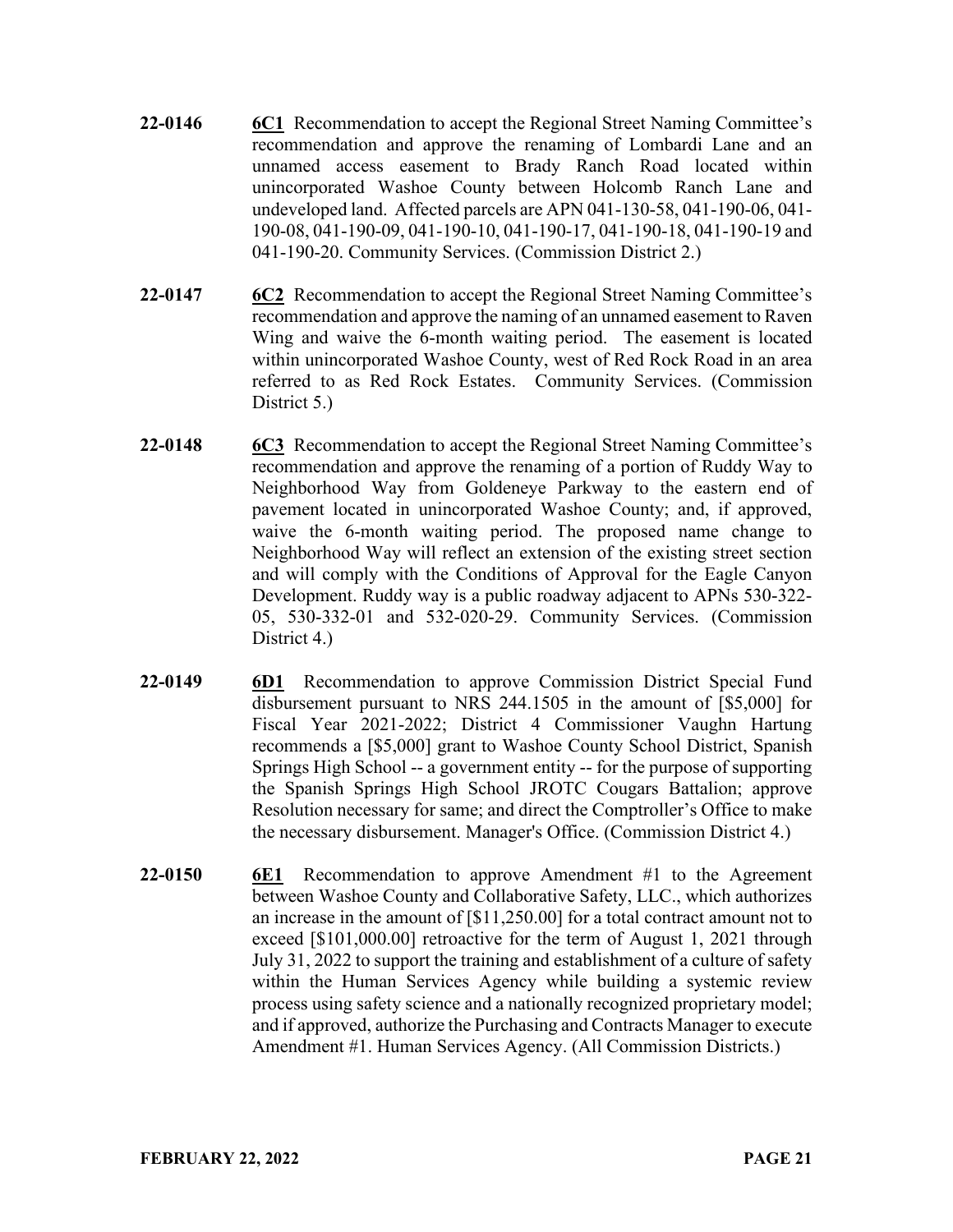Vice Chair Hill thanked Chair Hartung for the \$5,000 donation from his Commission District Special Fund to support the Spanish Springs High School JROTC Cougar Battalion.

There was no response to the call for public comment on the Consent Agenda Items listed above.

On motion by Vice Chair Hill, seconded by Commissioner Jung, which motion duly carried on a 4-0 vote with Commissioner Lucey absent, it was ordered that Consent Agenda Items 6A1 through 6E1 be approved. Any and all Resolutions pertinent to Consent Agenda Items 6A1 through 6E1 are attached hereto and made a part of the minutes thereof.

#### **BLOCK VOTE – 7, 8, 9, 10, 11, 12, 13, 15**

**22-0151 AGENDA ITEM 7** Recommendation to approve a five-year contract with Microgenics Corporation (dba: Thermo Fisher Scientific) for the annual purchase of reagents, calibrators, controls, consumables, maintenance, to include annual user licenses for the Paracelsus™ software, and service charges at an annual cost of [\$164,578.1], or [\$873,767.31] five-year total under a sole source exemption pursuant to NRS 332.115, utilizing existing department budget authority, in support of the mandatory drug and alcohol testing performed by Alternative Sentencing. The contract will supersede and replace the existing five-year contract with Thermo Fisher that was approved on April 23, 2019 (agenda item #12). If approved, authorize the Purchasing and Contracts Manager to execute all necessary contract documents. Alternative Sentencing. (All Commission Districts.).

There was no response to the call for public comment.

On motion by Vice Chair Hill, seconded by Commissioner Jung, which motion duly carried on a 4-0 vote with Commissioner Lucey absent, it was ordered that Agenda Item 7 be approved and authorized.

**22-0152 AGENDA ITEM 8** Recommendation to award Invitation to Bid (ITB) #3168-22 for Environmental Sample Testing, Data Review and Reporting to Alpha Analytical, Inc., 255 Glendale Avenue, Suite 21, Sparks, NV, the lowest, responsive, responsible and qualified bidder, in an estimated annual amount of \$150,000.00; and authorize the Purchasing and Contracts Manager to execute the necessary purchase order over the award period commencing July 1, 2022 through August 30, 2023 for a one (1) term period, with two (2) one-year term renewal options each at \$150,000, at the discretion of Washoe County. This contract is for the required ground water sample testing and analysis which supports the Washoe County Central Truckee Meadows Remediation District (CTMRD) program. Community Services. (All Commission Districts.)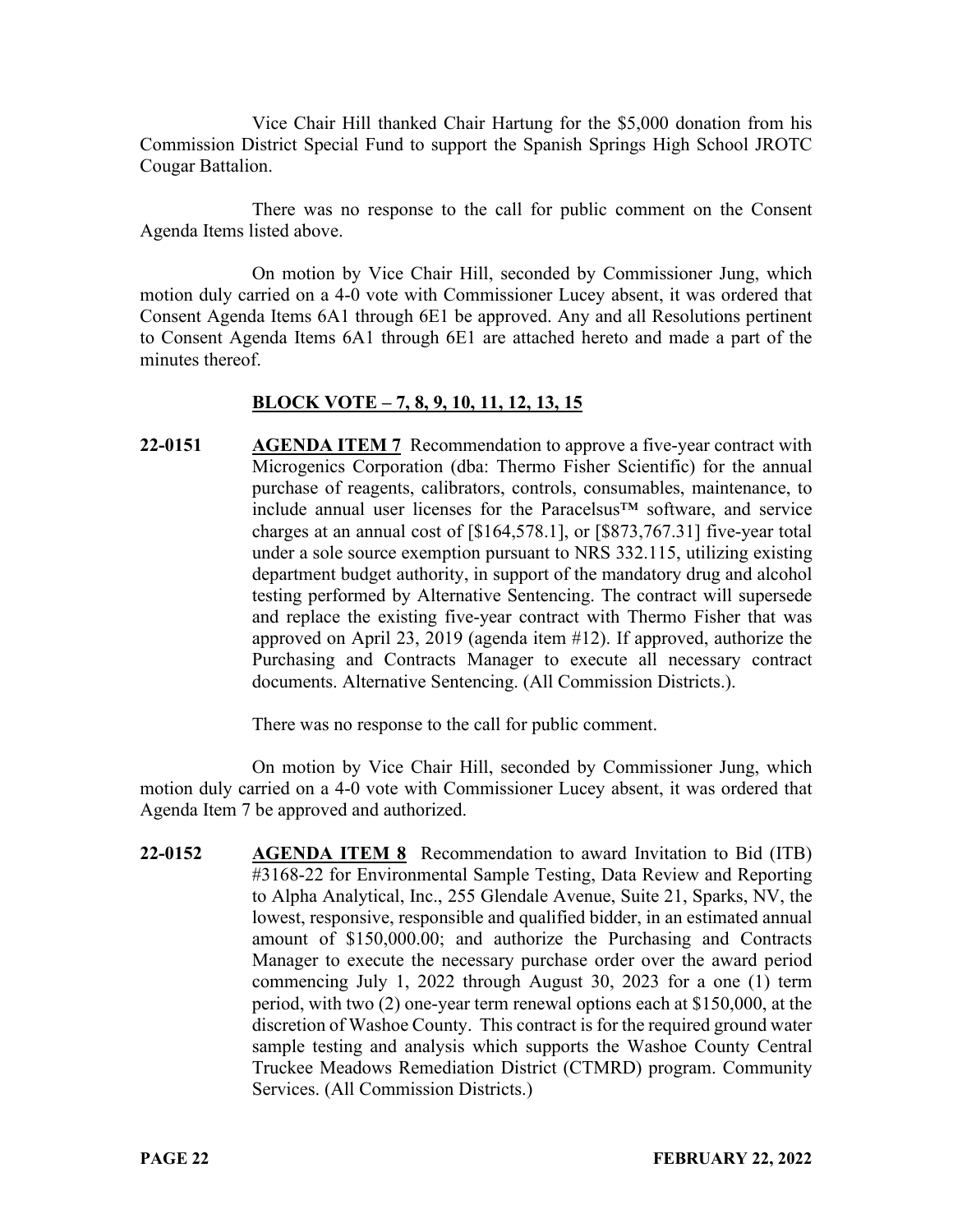There was no response to the call for public comment.

On motion by Vice Chair Hill, seconded by Commissioner Jung, which motion duly carried on a 4-0 vote with Commissioner Lucey absent, it was ordered that Agenda Item 8 be awarded and authorized.

**22-0153 AGENDA ITEM 9** Recommendation to: (1) approve the purchase of nine (9) replacement pieces of heavy equipment from Cashman Equipment Company, 600 W. Glendale Ave, Sparks, NV 89431 [\$2,386,061.00, with a five (5) year guaranteed buyback of \$1,547,500.00], utilizing Sourcewell (a public agency created by the Minnesota legislature) contract #032119- CAT, pursuant to the joinder provision of NRS 332.195; and (2) authorize the Purchasing and Contract Manager to execute the sales agreement with the vendor. The following units are being replaced:

| EQ#  | Year | Make / Model              | Description         |
|------|------|---------------------------|---------------------|
| 7814 | 2017 | <b>CATERPILLAR 140M</b>   | Motor Grader        |
| 7815 | 2017 | <b>CATERPILLAR 140M</b>   | Motor Grader        |
| 7816 | 2017 | <b>CATERPILLAR 140M</b>   | Motor Grader        |
| 7817 | 2017 | <b>CATERPILLAR 950M</b>   | 3 Yard Wheel Loader |
| 7818 | 2017 | <b>CATERPILLAR 950M</b>   | 3 Yard Wheel Loader |
| 7867 | 2017 | <b>CATERPILLAR 966M</b>   | 4 Yard Wheel Loader |
| 7868 | 2017 | <b>CATERPILLAR 430FIT</b> | Backhoe             |
| 7869 | 2017 | <b>CATERPILLAR 430FIT</b> | Backhoe             |
| 7870 | 2017 | <b>CATERPILLAR 430FIT</b> | Backhoe             |

Community Services. (All Commission Districts.)

There was no response to the call for public comment.

On motion by Vice Chair Hill, seconded by Commissioner Jung, which motion duly carried on a 4-0 vote with Commissioner Lucey absent, it was ordered that Agenda Item 9 be approved and authorized.

**22-0154 AGENDA ITEM 10** Recommendation to adopt Resolution R22-26 to temporarily suspend reclaimed water use rates for the 2022 irrigation season to encourage improved management practices of reclaimed water irrigation and reduction of potable water resources through increased use of reclaimed water. [Reductions in reclaim water rate revenues are estimated at \$350,000 in Fiscal Year 22 and \$750,000 in Fiscal Year 23.] Community Services. (Commission District 2.)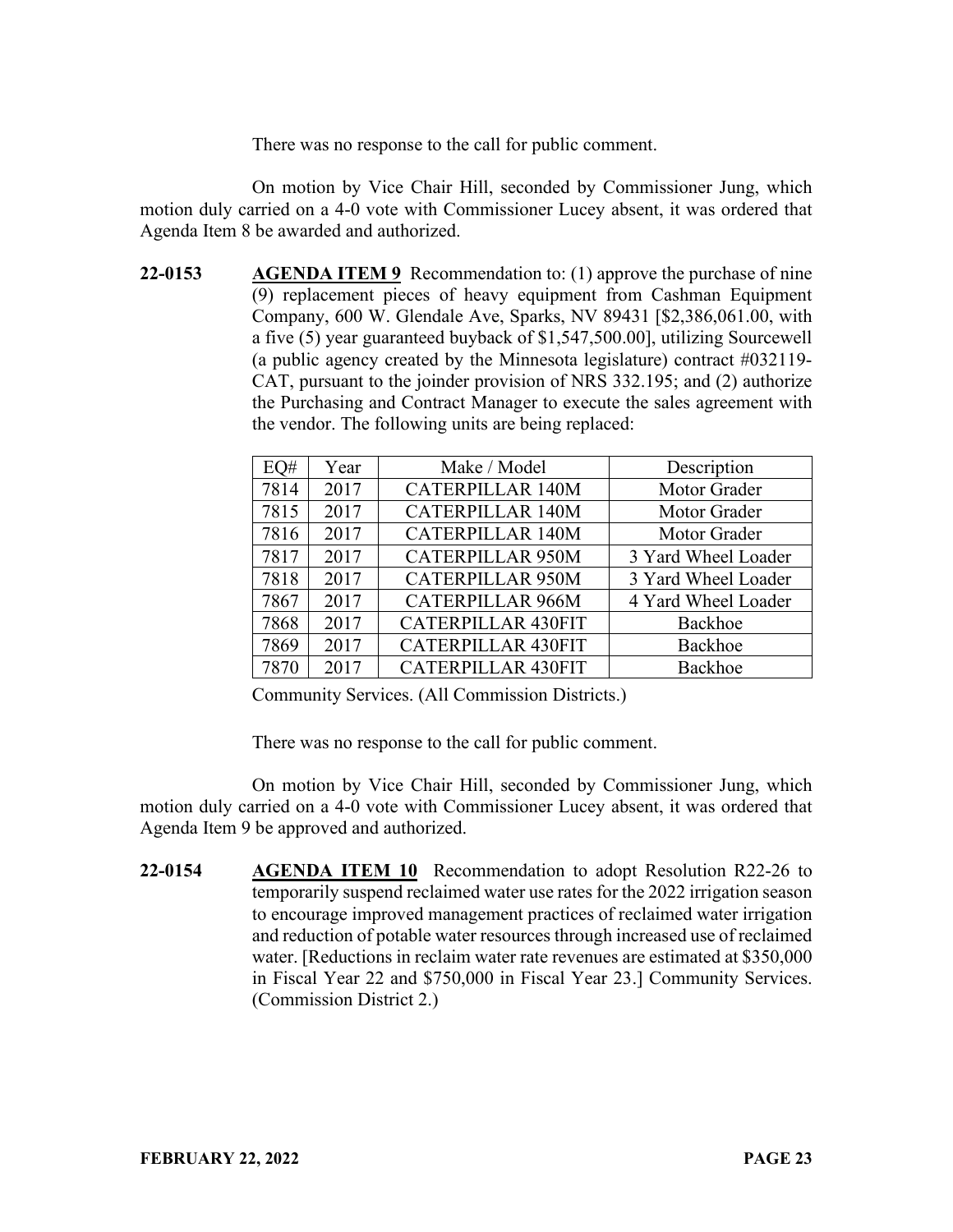There was no response to the call for public comment.

On motion by Vice Chair Hill, seconded by Commissioner Jung, which motion duly carried on a 4-0 vote with Commissioner Lucey absent, it was ordered that Agenda Item 10 be adopted.

**22-0155 AGENDA ITEM 11** Recommendation to retroactively approve purchases not to exceed [\$340,000.00] through the period ending June 30, 2022, from ASM Global in support of the COVID-19 response testing efforts. Health District. (All Commission Districts.)

On the call for public comment, Ms. Cindy Martinez noted this agenda item for more COVID-19 (C19) funding was included in a block vote. She opined that using block votes constituted lazy governance and alleged the Board used block votes to obscure actions and expenditures. She believed C19 testing created a false narrative that people needed to get a C19 vaccine. She observed these funds would support C19 testing, and the Board previously approved the repavement of the Reno-Sparks Livestock Events Center, which she believed demonstrated the C19 financial drain. She thought the Board should pull agenda items out of block if constituents provided public comment on that item.

# **3:38 p.m. Commissioner Jung left the meeting.**

On motion by Vice Chair Hill, seconded by Commissioner Jung, which motion duly carried on a 4-0 vote with Commissioner Lucey absent, it was ordered that Agenda Item 11 be approved.

#### **3:43 p.m. Commissioner Jung returned to the meeting.**

**22-0156 AGENDA ITEM 12** Recommendation to approve an Agreement for Professional Services between Washoe County and Rapid Space doing business as (DBA) Quick Space to provide temporary site services including temporary fencing, portable restrooms, portable handwashing stations, portable office buildings, portable storage containers and other items as needed for the Nevada Cares Campus for an initial sixteen (16) month term [not to exceed \$475,000]; authorize the Purchasing & Contracts Manager to execute the agreement beginning March 1, 2022, through June 30, 2023 with the option to renew for three (3) one-year periods thereafter up to \$400,000 annually. Manager's Office. (All Commission Districts.)

On the call for public comment, Mr. Nicholas St. Jon thought the amount allocated to this agenda item seemed extravagant considering the buildings, wash stations, and bathrooms would be portable. He asked why portable services were being used for four or five years. He questioned whether the expenses for the facility could be justified as fiscally responsible.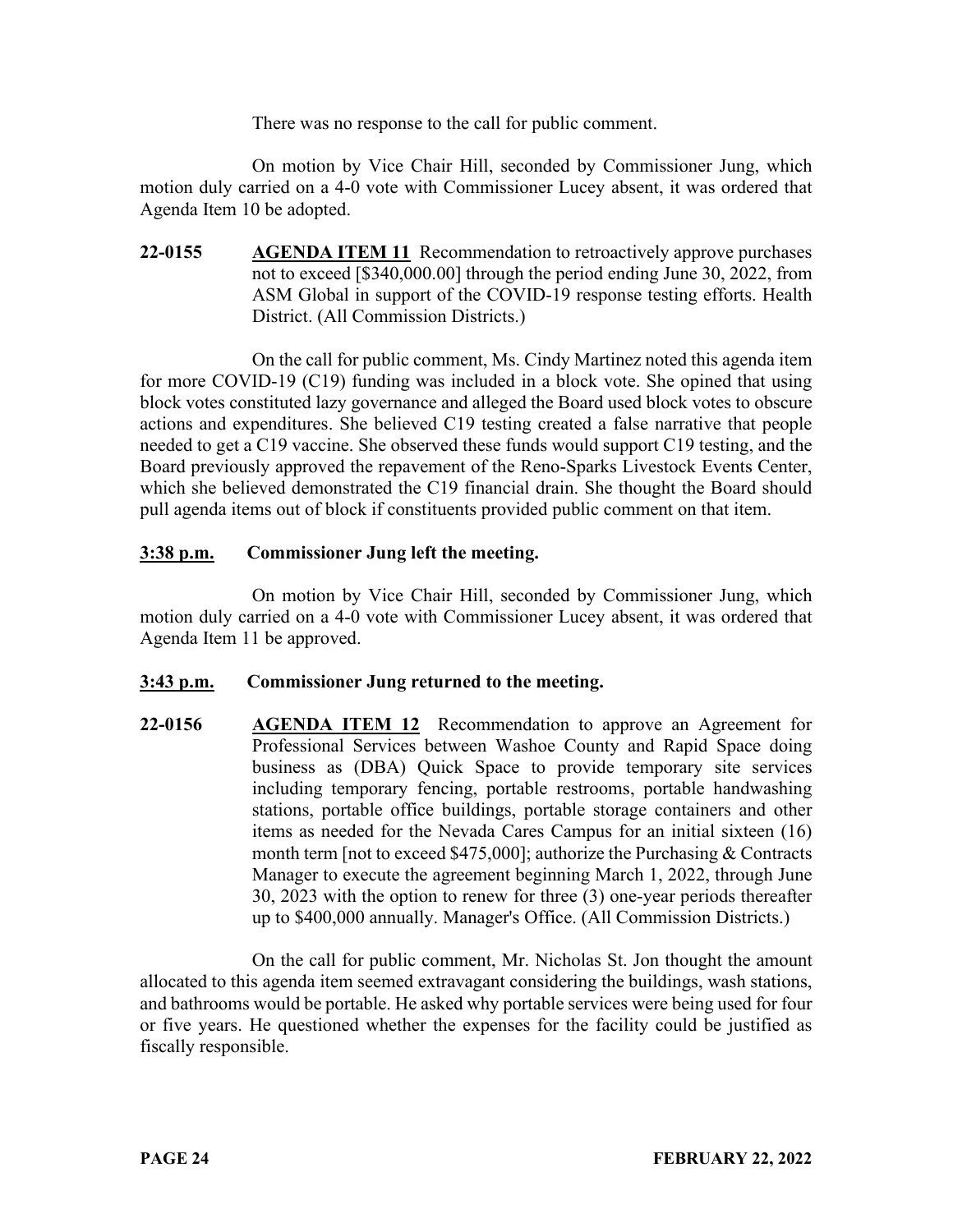Ms. Cindy Martinez opined this item needed to be pulled out of the block for discussion because it included public comment. She asked whether this item was related to the collapsed ceiling in the men's shelter at the Cares Campus. She understood the need for a social safety net for unsheltered individuals, but she wanted to know what the money was being used for, why the expenditures were made, and for whom.

Ms. Layne Linebaugh agreed with the concerns expressed by Mr. St. Jon and Ms. Martinez. She asked whether the Cares Campus was intended to house illegal immigrants and whether the portable facilities would be moved around. She noted people asked how the County would be able to afford election reform and opined the funds used for the Cares Campus could be used.

On motion by Vice Chair Hill, seconded by Commissioner Jung, which motion duly carried on a 4-0 vote with Commissioner Lucey absent, it was ordered that Agenda Item 12 be approved and authorized.

**22-0157 AGENDA ITEM 13** Recommendation to retroactively approve allocation of American Rescue Plan Act (ARPA) funds through the Coronavirus State Fiscal Recovery Fund and Coronavirus Local Fiscal Recovery Fund (SLFRF) for purchases exceeding \$100,000 for audio-visual equipment offered by Justice AV Solutions [\$591,489.19] and Innovative Communication Systems [\$451,582.00] for the ARPA-SLFRF Project #21 District Court Courtrooms Audio Visual Upgrade; and retroactively approve purchase of audio-visual equipment offered by Justice AV Solutions [\$135,037.71] for the ARPA-SLFRF Project #14 Sparks Justice Court JAVS Audio Visual Upgrade. Manager's Office. (All Commission Districts.)

On the call for public comment, Mr. Nicholas St. Jon expressed concern about COVID-19 recovery funds being used to purchase audio-visual equipment for County courtrooms. He thought those funds should not be used for that purpose. He believed spending almost \$1 million on audio-visual equipment was an extravagant expense.

Ms. Layne Linebaugh agreed with Mr. St. Jon and asked why all of that money needed to be used for courtroom upgrades. She believed the County could afford election reform if it could fund these upgrades.

Commissioner Herman suggested the public might appreciate an explanation of the study performed by staff to determine which expenses were eligible for ARPA and SLFRF funds.

County Manager Eric Brown confirmed these expenses were eligible for ARPA funds. He said the upgrades would address the backlog in the courts that resulted from the pandemic, which was forcing the County to reevaluate and accelerate how hearings, trials, and sessions were conducted. He noted some audio-visual equipment was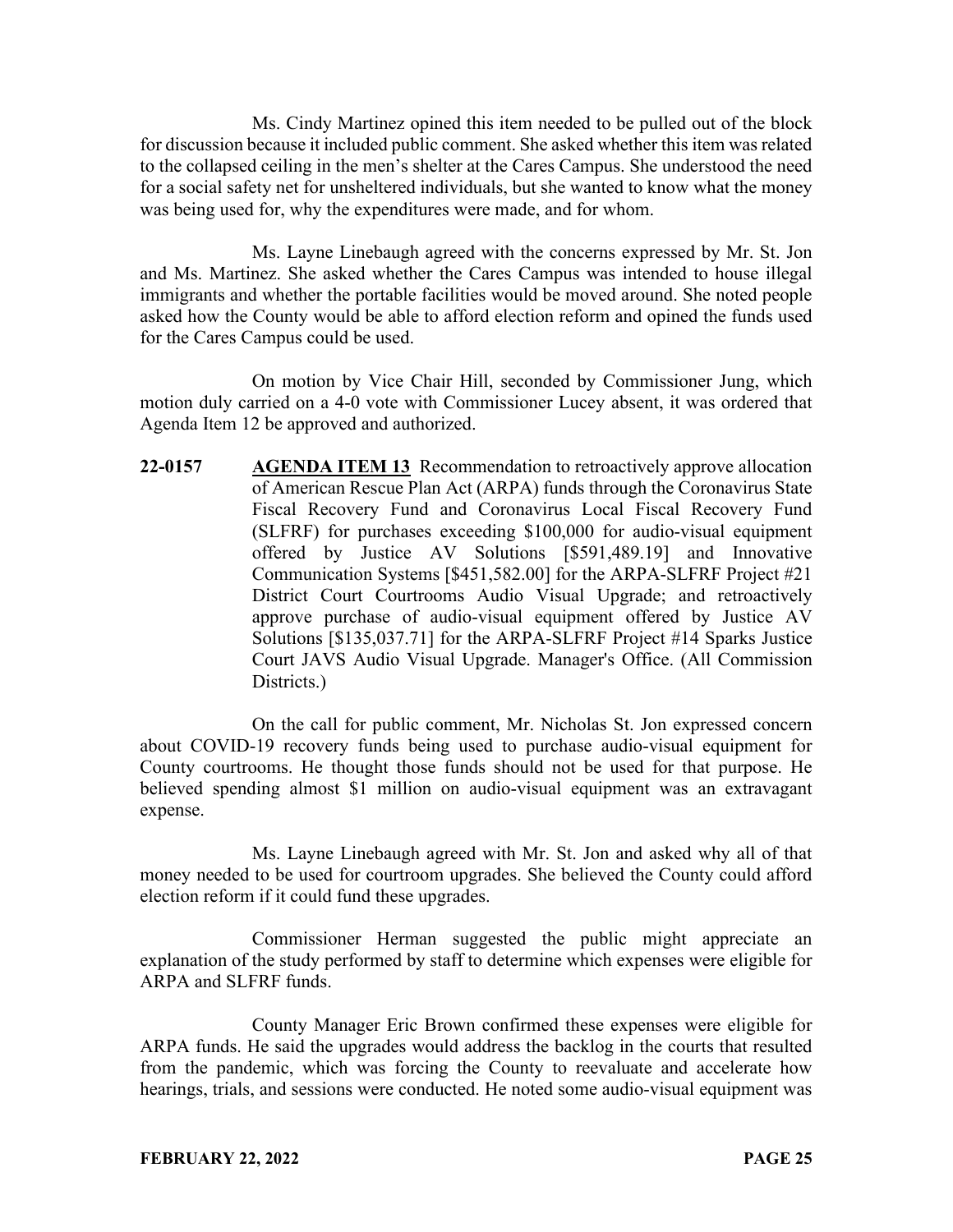available, but it was not sufficient to operate at the level currently needed. He said the audio-visual equipment would be a sustaining feature for future operations for the courts and reiterated the expenses were eligible.

On motion by Vice Chair Hill, seconded by Commissioner Jung, which motion duly carried on a 4-0 vote with Commissioner Lucey absent, it was ordered that Agenda Item 13 be approved.

**22-0158 AGENDA ITEM 15** Recommendation to approve the Lenel to Genetec conversion contract between Washoe County and PowerComm Solutions for the sole source purchase to assist Washoe County Technology Services and Genetec Professional Services in converting existing Lenel On-Guard Access Control and Alarm Monitoring Systems to a Genetec Synergis Enterprise System, not to exceed [\$248,620] and authorize the Purchasing and Contracts Manager to execute the agreement on behalf of Washoe County. Technology Services. (All Commission Districts.)

There was no response to the call for public comment.

On motion by Vice Chair Hill, seconded by Commissioner Jung, which motion duly carried on a 4-0 vote with Commissioner Lucey absent, it was ordered that Agenda Item 15 be approved and authorized.

**22-0159 AGENDA ITEM 16** Public Hearing: Master Plan Amendment Case Number WMPA21-0011 & Regulatory Zone Amendment Case Number WRZA21-0007 (Reno SOI Rollback- Mae Anne Avenue). Recommendation to: (1) Adopt an amendment to the Washoe County Master Plan for the purpose of adopting a Washoe County land use designation of Suburban Residential (SR) on 28 parcels that have been removed from the City of Reno's Sphere of Influence (SOI) and returned to Washoe County's jurisdiction. The subject properties are currently designated by the City of Reno as Large Lot Neighborhood. The 28 parcels include: (APN: 039-131-03, 17, 18, 19, 20, 21, 26, 28, 29, 31, 32, 33, 039- 133-11, 21, 23, 24, 25, 26, 27, 28, 039-136-02, 04, 05, 06, 07, 08, 212-121- 01 & 02) totaling 33.6 acres; and

> (2) Add 26 of the subject 28 parcels to the Verdi Area Plan, a component of the Washoe County Master Plan (APN: 039-131-03, 17, 18, 19, 20, 21, 26, 28, 29, 31, 32, 33, 039-133-11, 21, 23, 24, 25, 26, 27, 28, 039-136-02, 04, 05, 06, 07, & 08). If adopted, the master plan amendment will take effect after a determination of conformance with the Truckee Meadows Regional Plan by the Truckee Meadows Regional Planning Commission; and

> (3) Adopt, subject to final approval of the associated master plan amendment and a favorable conformance review by the regional planning authorities, a regulatory zone amendment from the City of Reno's designation of Large Lot Rural-one acre (LLR1) to Washoe County's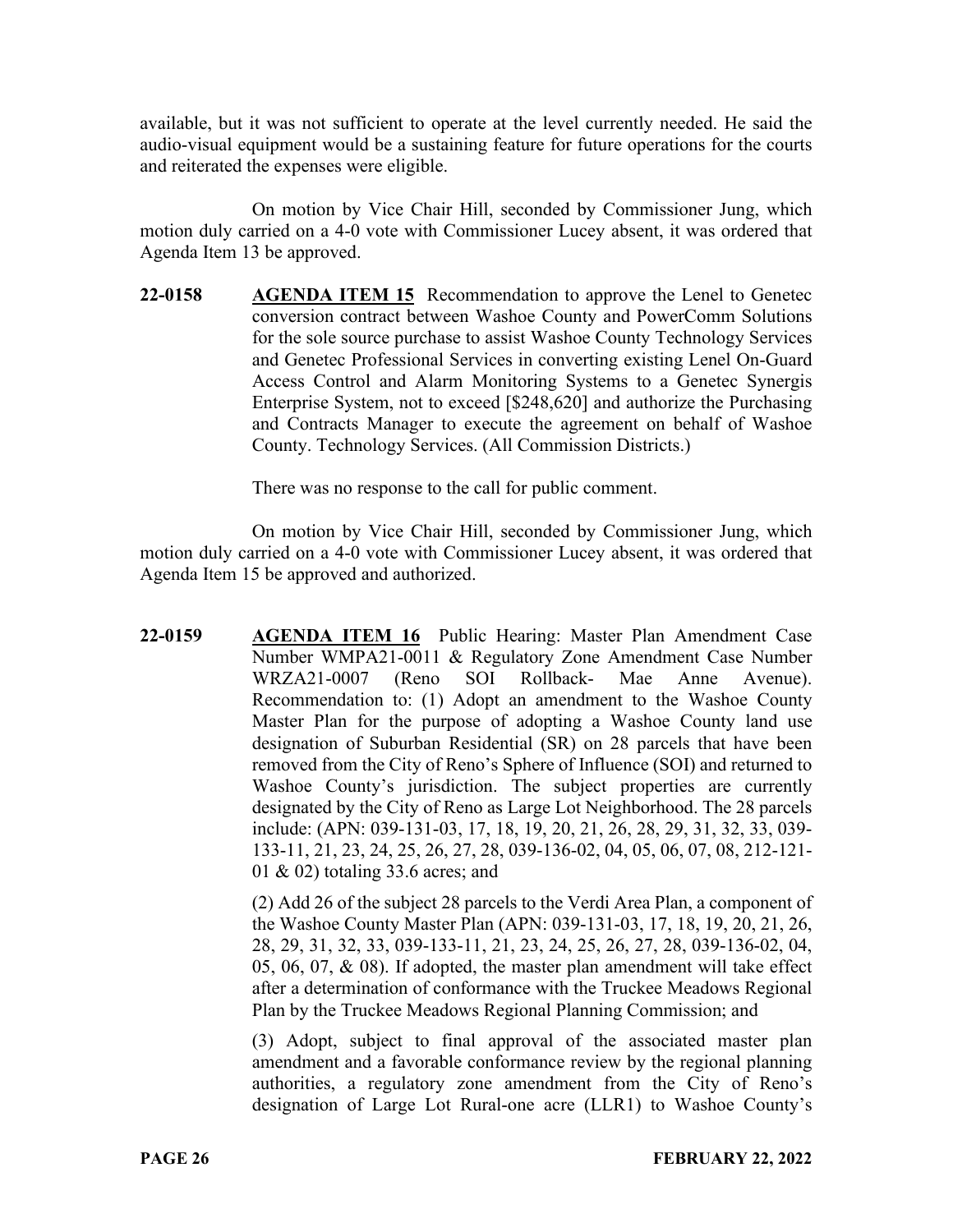regulatory zone of Low Density Suburban/2 (LDS/2) for 3 parcels (APNs: 039-131-03, 7, & 8); and Low Density Suburban (LDS) for 25 parcels (APNs: 039-131-17, 19, 20, 21, 28, 29, 31, 32, 33, 039-133-11, 21, 23, 24, 25, 26, 27, 28, 039-136-02, 04, 05, 06, 212-121-01 , & 02, 039-131-18 & 26).

The Board of County Commissioners may adopt the proposed amendment, may further modify the proposed amendment and refer the matter back to the Planning Commission for its report in accordance with NRS 278.220(4), or may deny the proposed amendment after the public hearing.

If approved, authorize the Chair to sign the resolutions to that effect. Community Services. (Commission District 1.)

Chair Hartung asked why SOI rollbacks did not revert to the original land use. Planner Julee Olander said it had been decided that the current situation of the parcels would be considered because they previously had planning and zoning applied to them. She explained that reviewing the properties individually made sense because the planning and zoning had been removed in the late 1990s when the County operated under a one-map system that no longer applied.

Chair Hartung asked whether staff was working on the conversion tables in the Regional Plan update. Ms. Olander said the conversion table was primarily for the Cities of Reno and Sparks because they looked at the conversion table when properties were annexed into their jurisdiction. She noted most properties had a master plan over them and the conversion tables were referenced when they were annexed into those jurisdictions.

Chair Hartung asked whether the SOI rollback would affect residents since their property already had an underlying land use designation. Ms. Olander said properties were rolled back to meet zoning needs. She stated the parcels were reviewed individually, so the rollback was more accommodating to the property owners. Chair Hartung asked whether this issue needed to be dealt with regionally. Ms. Olander replied the current process was how the County was conforming to the Regional Plan.

Commissioner Herman asked for confirmation that the intent of this change was not to make more dense development in the area. Ms. Olander understood that property owners contacted the City of Reno because they faced challenges with developing their properties. She said the outcome was that the City of Reno rolled back its sphere of influence on those properties. She stated the properties came back to the County with the master plan zoning that reflected the parcel size and use designation. She noted all of the parcels were residential properties, the rollback would allow them to develop under the County, but most had already been developed.

Chair Hartung thought this item demonstrated some issues concerning the SOI, which he thought would probably need to be resolved through the Legislature.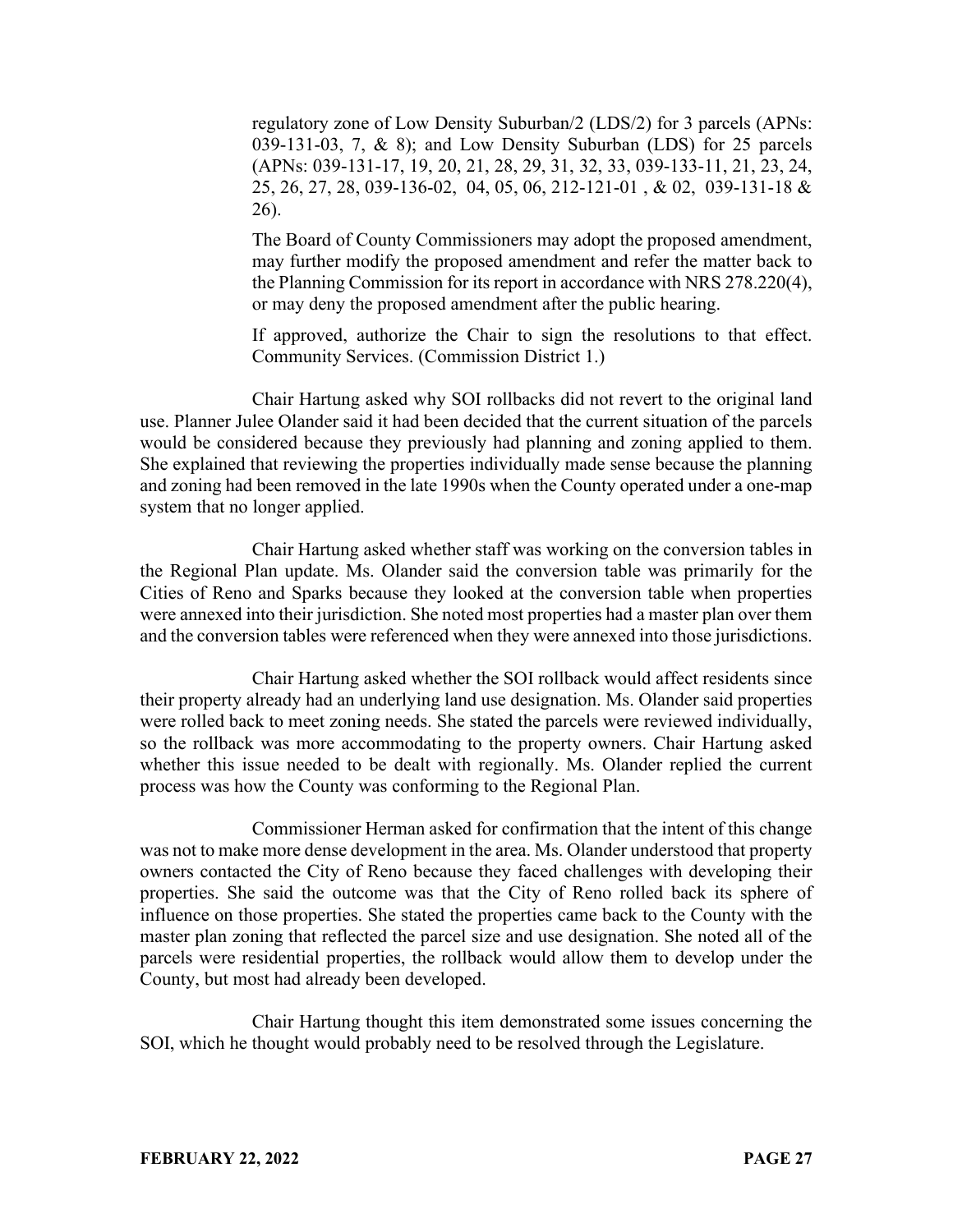There was no response to the call for public comment.

On motion by Vice Chair Hill, seconded by Commissioner Jung, which motion duly carried on a 4-0 vote with Commissioner Lucey absent, it was ordered that Agenda Item 16 be adopted and authorized.

**22-0160 AGENDA ITEM 17** Public Hearing: Second reading and possible adoption of an ordinance to amend Washoe County Code section 25.600 to impose a fee to be charged and collected when a passenger car is shared through a peer-to-peer car sharing program, as authorized by NRS 244A.810, to become effective April 1, 2022. Manager's Office. (All Commission Districts.)

Janis Galassini, County Clerk, read the title for Ordinance No. 1683, Bill No. 1872.

Government Affairs Liaison Jamie Rodriguez mentioned a question that had been asked during the first reading regarding the exemption of this tax for rental vehicles. She said there was an exclusion for residents who rented a vehicle as a replacement when their vehicle was being repaired or lost due to an accident. She indicated that residents would not have to pay the tax for a rental car in that situation.

Chair Hartung asked for confirmation that this money would go back to an agreement signed some years in the past for the repayment of the Aces Stadium. Ms. Rodriguez confirmed this ordinance was part of the bond repayment for the stadium.

There was no response to the call for public comment.

On motion by Commissioner Jung, seconded by Vice Chair Hill, which motion duly carried on a 4-0 vote with Commissioner Lucey absent, it was ordered that Ordinance No. 1683, Bill No. 1872, be adopted, approved, and published in accordance with NRS 244.100.

# **22-0161 AGENDA ITEM 18** Public Comment.

Ms. Tracey Thomas stated she had not received a response to the email she submitted to the Board last year regarding things she witnessed during her time as a poll worker. She commented that she had institutional knowledge due to her 20 years of work in elections and her employment with the County in technology services. She had brought many solutions to the Board and believed the County's transparency would be improved by locating central accounting operations at the Reno-Sparks Convention Center. She noted the venue was well prepared to provide 100 booths for receiving, sorting, and processing ballots.

Ms. Cindy Martinez supported Ms. Thomas' plan and noted Ms. Thomas had been at meetings to speak to the Board for the past year. She appreciated the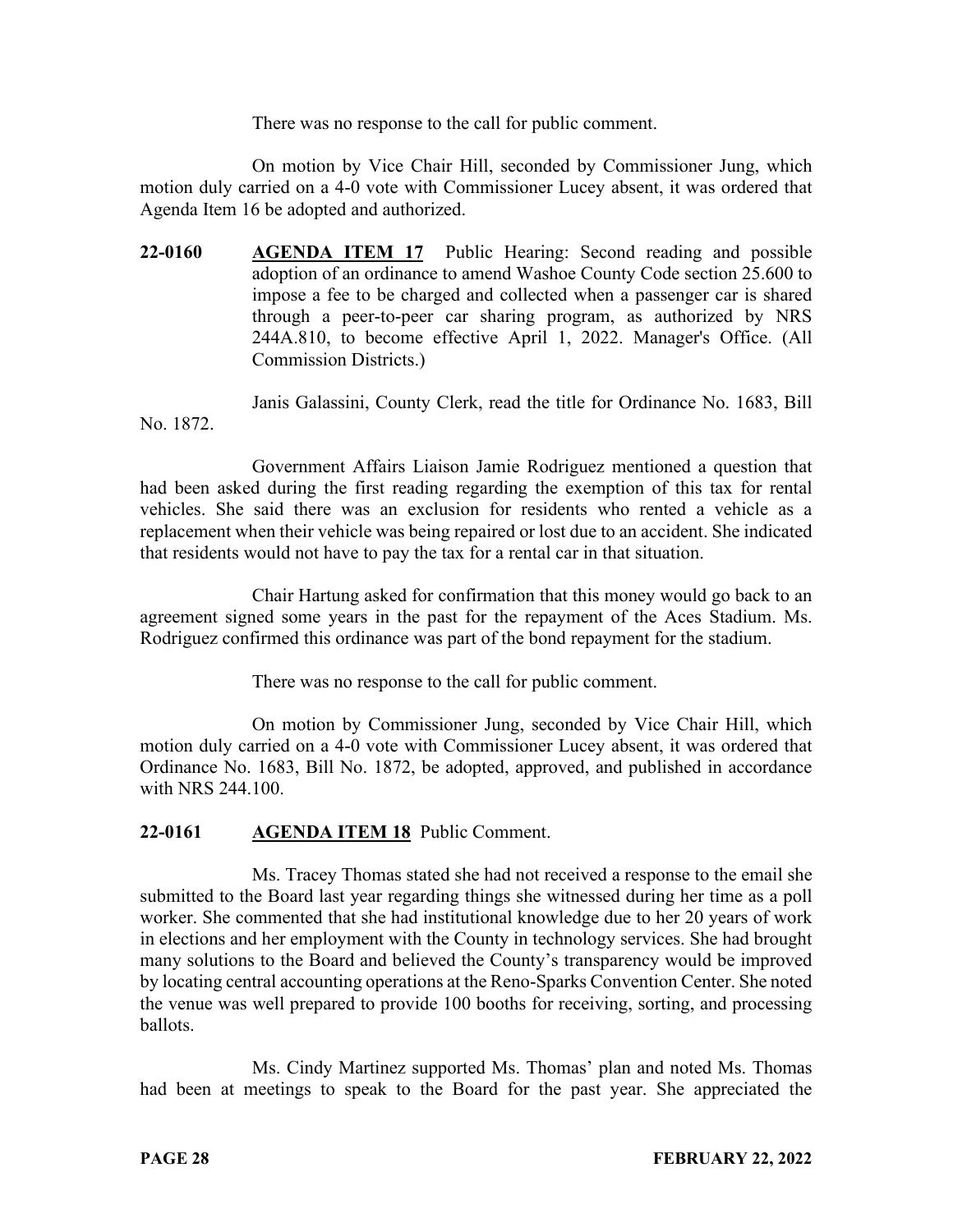explanation about the money for the court operation backlog and said it confirmed that the pandemic and unlawful edicts by the governor impacted the constitutional rights of the citizens. She opined the citizens who were charged had their amendment rights violated and had no way to redress their grievances because they were unable to attend Board of County Commissioner meetings. She said Assistant District Attorney Nathan Edwards was honorable and had the support of the citizens. She believed he saw wrongdoing and stood up for the people. She commented election integrity was about doing what was right for the citizenry and was an issue everyone should be concerned about regardless of their affiliations or beliefs.

Ms. Karen Serink asked the Board to respect those who followed the law to become naturalized citizens, and the Republicans and Democrats whose votes meant nothing without fair elections. She requested the Board conduct an honest discussion about election integrity and Commissioner Herman's resolution. She believed prior public comments which referred to those in favor of election integrity as racists and Nazis were unfair and uncalled for. She said election integrity was about respecting the Constitution, and it was not a racial or political issue.

Ms. Layne Linebaugh agreed with the solutions presented by Ms. Thomas, the Republican Women of Reno, and Mr. Beadles. She believed many solutions were legal. She felt the Board had disrespected the public commenters and Commissioner Herman. She believed voter reform was an American issue and not a racial or political issue.

Ms. Hope Backman believed Reno turned out to be a horrible place to live. She asked the Board to step down from their positions if they did not care about honesty or the future of the children. She noted something had gone wrong in the state and asked the Board to do what was right. She believed the Board ignored the community's most prized assets. She said the state had the worst schools and gas prices in the nation. She mentioned many Californians came to the area and took up the last of the housing.

Ms. Katherine Snedigar said she was tired of the Board members' lies and wondered who paid them off. She questioned how those accused of crimes could face their accusers when the court used Zoom calls. She noted the Board's bonds were paid by the taxpayers, but each Board member was supposed to buy their own bond. She opined there was never a pandemic, and the Board knew the polymerase chain reaction (PCR) test did not work. She believed the Board was personally liable for any damage incurred by people who took the PCR test.

Ms. Betty Thiessen thanked Commissioner Herman for everything she did for the County. She asked the Board to put Commissioner Herman's resolution on an agenda as soon as possible. In her canvass work with Mr. Robert Beadles, she saw that hundreds of people were registered to vote at business addresses. She asked the Board to work for its constituents.

Ms. Suze Van Ness said she had canvassed all over and had meetings, which she recorded, with Washoe County Registrar of Voters (ROV) Deanna Spikula. She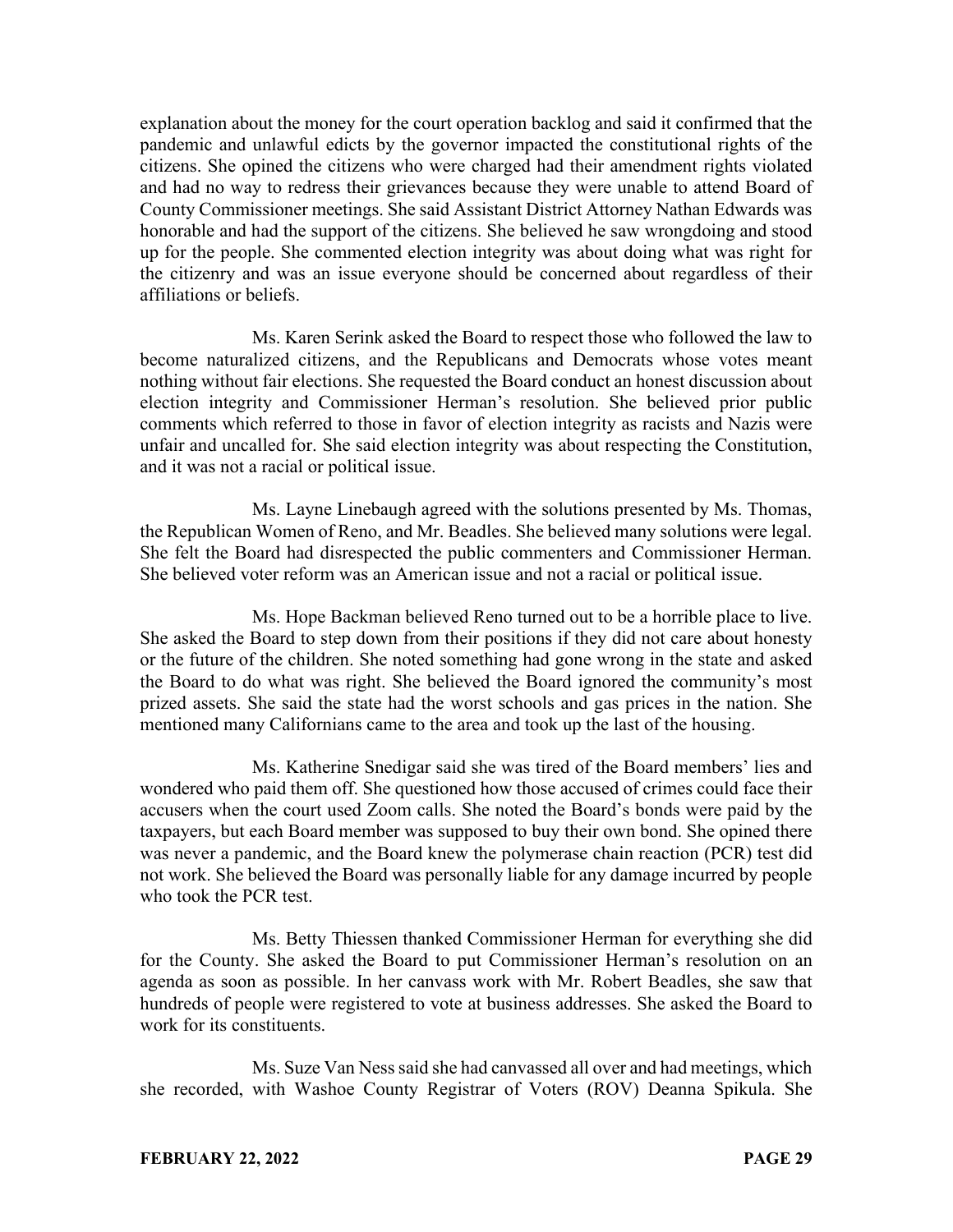commented that what Ms. Spikula said in these meetings was not what she had said in the Board meeting. She said some deceased veterans had not been removed from the voter roll. She requested the Board look at the database Mr. Beadles put together.

Ms. Maxine Bradshaw, Ms. Vicky Dunn, and Mr. Nicholas St. Jon were called but were not present to speak.

Ms. Janet Butcher thought Ms. Thomas presented a commonsense solution to the problem. She said a lack of voter fraud convictions did not prove it did not exist.

Ms. Val White hoped the Board considered Ms. Thomas' ideas. She opined the election process was filled with activities, equipment, and processes that did not instill trust in the community. She commented there was no way for the citizens to see evidence of the trustworthiness of the workers, the machines, and the voter rolls. She questioned the unexplained stoppages in the counting process that occurred in the 2020 election. She asked that the Board implement the recommended election improvements to allow the citizens to verify all portions of the election. She opined any honorable elected representative would have no disagreement with the resolution items and would vote to approve it.

Mr. Roger Edwards asked the Board to listen to Ms. Thomas. He opined Ms. Spikula's presentation was done too fast to read, and he expressed his disappointment in the insufficient questions from the Board about the presentation. He noted Ms. Spikula's mention of an Accuracy Certification Board and wondered who the board members were and who was certifying them. Regarding the conversion process Ms. Spikula spoke about, he asked that she explain the intricacies of the process so the public could understand it.

Mr. Robert Beadles thought Commissioner Herman was owed an apology from the Board members who made negative remarks to the media regarding her resolution. He expressed frustration that the Board did not ask Ms. Spikula any challenging questions, such as why the votes were off by 40,000. He opined the votes in Washoe County did not count and the issue had been occurring for a long time. He said the data was impossible to dispute because it came from the County's information. He wondered why the ROV's budget did not specify what the money went to and noted larger communities spent less money. He said the County hiring temporary workers out of Las Vegas for the election was not fair when there were plenty of people in Washoe County to perform the work. He mentioned observers coming from other states made it difficult for Nevadans to observe the process. He opined Ms. Spikula needed to be replaced.

Ms. Roblyn Williams said she took offense to the earlier comments claiming she was part of a racist group trying to suppress voters. She wanted safety measures to be put in place to ensure there was only one vote for each qualified voter. She commented that she opposed the use of any privately funded, non-profit money being accepted by the County for the election. She was dismayed that the same Board member who had the resolution removed from the agenda also spoke to the media. She hoped the public did not put much truth in the media.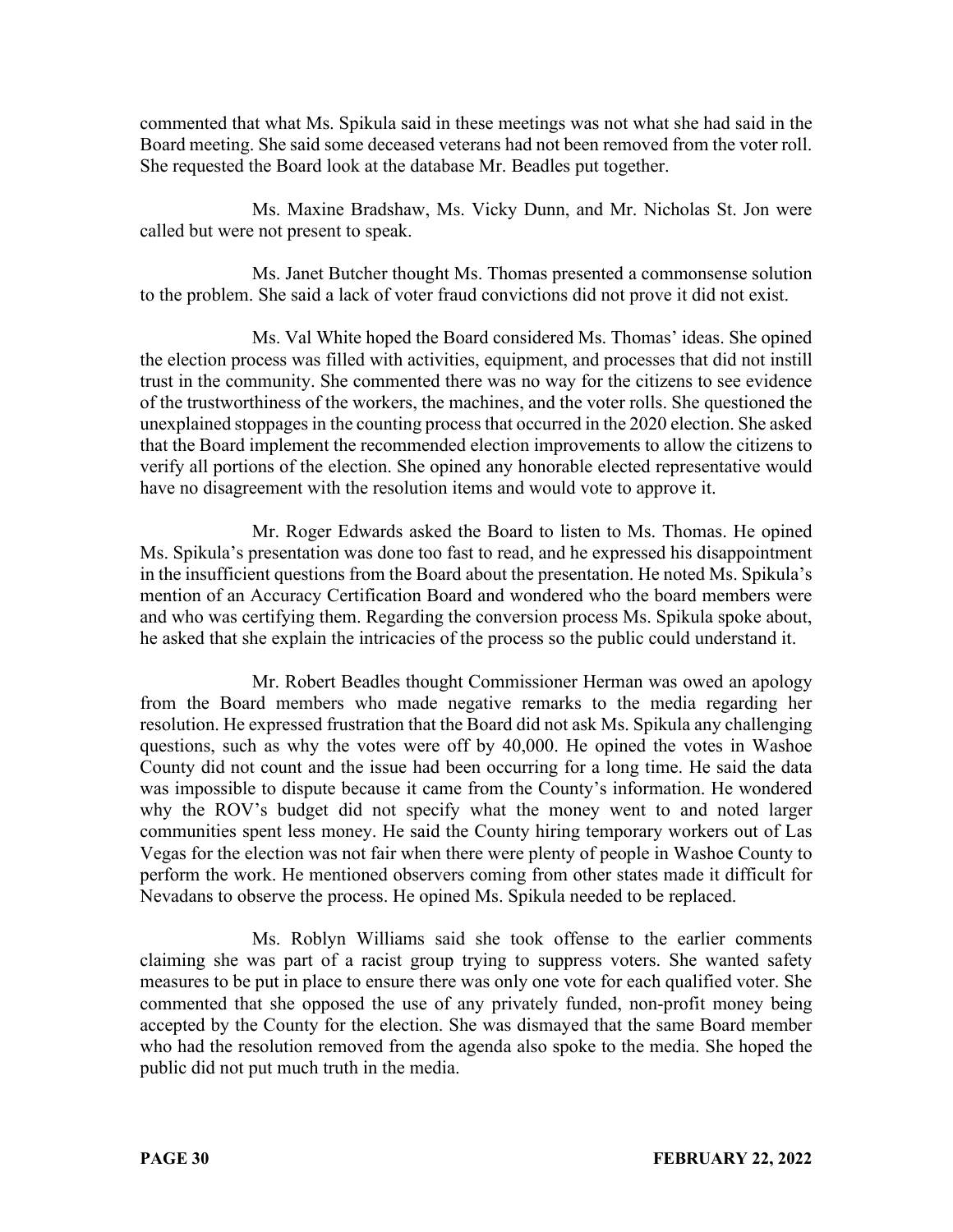Ms. Victoria Myer did not like the public comments labeling those seeking election integrity as racists. She thought the arguments against the resolution were weak, and she noted she saw through them. She opined the country was verging on the edge of tyranny. She talked about the Center for Disease Control removing people from their homes against their will. She asked if Chair Hartung would meet with her to discuss these issues.

Mr. Donald Fossum said the country was divided, partly because of the election integrity issue. He opined those who did not question election integrity were angry at those who did. He said he wanted action and he would hold the Board accountable.

Mr. Scott Myer asked if the Board was willing to meet with Mr. Beadles. Commissioner Jung said she would meet with anyone and that she had attempted to meet with Mr. Beadles. Mr. Scott Myer noted that he saw Mr. Beadles' presentation and found it enlightening. He requested the Board see the presentation and try to prove Mr. Beadles wrong. He asked if Chair Hartung and Vice Chair Hill would meet with Mr. Beadles. Chair Hartung stated he would meet with Mr. Beadles. Mr. Scott Myer noted Commissioner Herman had already met with Mr. Beadles.

Ms. Janice Jones mentioned she saw Ms. Spikula's presentation at a Sparks Republican Women's dinner. She opined Ms. Spikula was a fast talker who was used to covering things up with an appropriate answer. She said if the Board was truly interested in getting answers, then it needed to meet with people like Mr. Beadles and Ms. Thomas. She said Mr. Jim Marchant, who was a candidate for Secretary of State, found the fraud, and she asked the Board to talk to Mr. Marchant about the Dominion software and the Electronic Registration Information Center program. She commented the Board needed to talk to people who were going to provide more than canned answers and slides.

# **22-0162 AGENDA ITEM 19** Announcements/Reports.

Assistant District Attorney Nathan Edwards said he respected County Manager Eric Brown before this meeting, but he respected him more after his statement acknowledging what transpired with the agenda item discussed earlier in the meeting. He thanked Ms. Cindy Martinez for her comments about him, but he wanted her to know the public did not see everything that takes place behind the scenes. He said he was able to do what he did because he had the support of his boss, but he appreciated her comments.

Commissioner Jung apologized to Chair Hartung, the Board, and the public for interjecting during public comment. She said she would return to Board rules which did not allow discussion or response to public comment.

Commissioner Herman suggested Chair Hartung take on the responsibility of bringing back the agenda item that was pulled from the meeting. Chair Hartung said he would like Commissioner Herman to work with Mr. Brown to ensure the Board had the correct document because he knew there were different iterations of it. He indicated he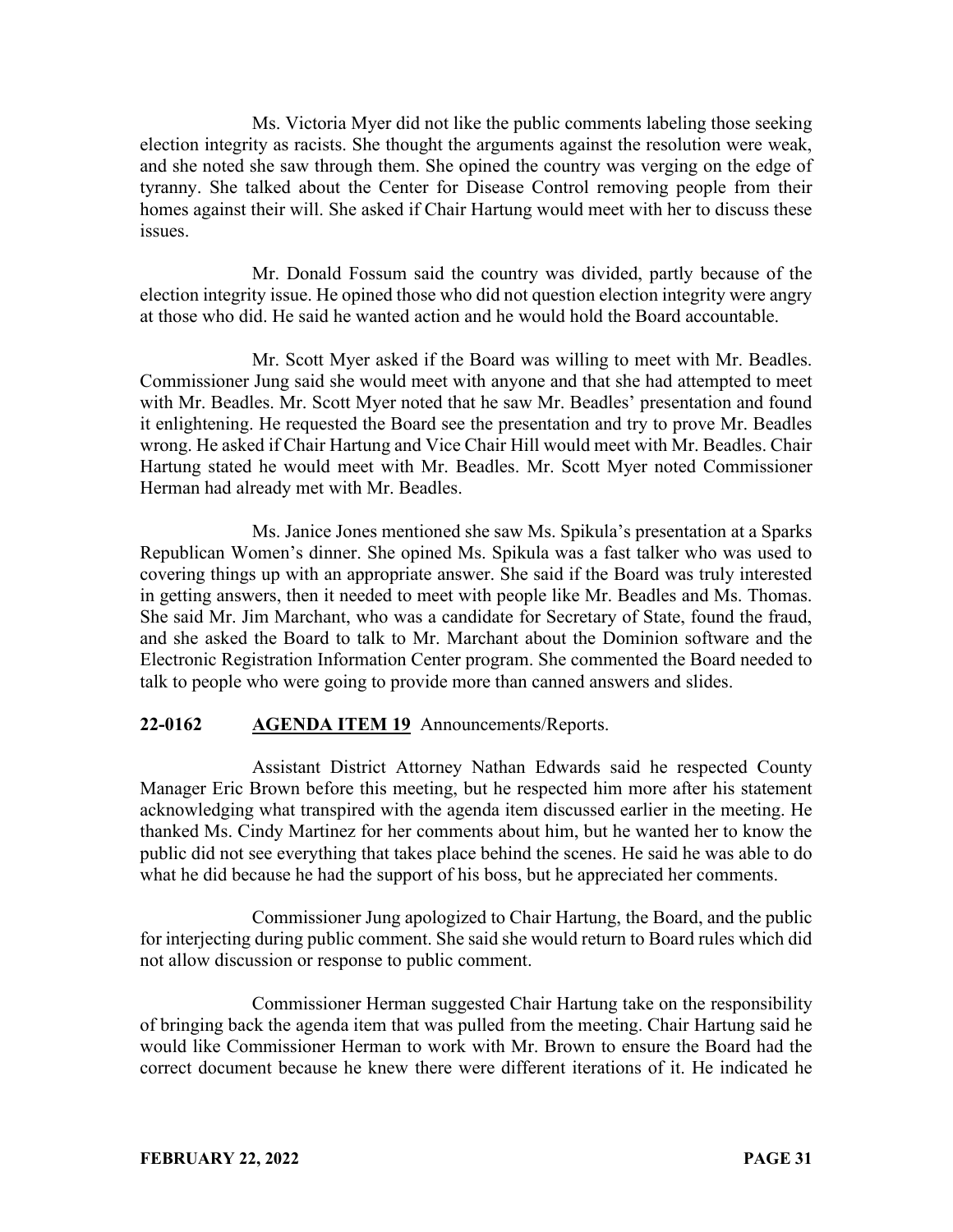would have conversations with Commissioner Herman to ensure the item was exactly what she wanted before agendizing the item.

Commissioner Herman asked whether it would be possible to have the item agendized for the next meeting. Chair Hartung replied he would need to defer to staff because he did not know what items were on the upcoming agenda.

Commissioner Herman said the item was written as she wanted it to be. Chair Hartung stated they were getting into deliberations, but he would take the responsibility for agendizing the item. He noted he had not seen the agenda item she submitted to Mr. Brown versus the posted item.

Commissioner Herman said she would email the item to Chair Hartung. She asked for an explanation of which open meeting law was violated. Mr. Edwards stated the District Attorney's Office (DA) did not oppose the item being on the agenda nor were they for the item. He said attorneys were not in the position to make those decisions because that was not their role, they reviewed items for legal form and compliance. He indicated the item was pulled for open meeting law compliance. He said the DA would provide whatever legal assessment of its provisions necessary at the appropriate time if the item was brought back to the Board. He said the DA always worked with any Board member to help them with legal guidance; he made himself available around the clock to each Board member and he viewed them as equals and as separately elected members of the County Commission. He noted he reviewed the language of Agenda Item 14 and determined the item violated the open meeting law. He said the item indicated it was an election resolution to "direct the Registrar of Voters to implement procedures enforcing policies by the 2022 primary election." He noted the item did not specify what the procedures or policies were, what their scope was, or their content; it would have been a violation of Nevada Revised Statutes (NRS) 241.020 which requires that agenda items be clear and complete statements of topics to be discussed and acted on at a meeting. He stated the Nevada Supreme Court had rejected a broad interpretation of the rule in Sandoval versus Board of Regents of the University 119 Nevada 148, and the Attorney General's Office (AGO) did likewise in enforcement actions under NRS 241.037 and NRS 241.039 and confirmed it in the Open Meeting Law Manual. He stated the agenda item also lacked clarity on the action to be taken, whether the Board would approve the resolution, simply acknowledge that it put forth a list of concerns, or something else. He reiterated vagueness was not compatible with the law's rule that an item be a clear and complete statement. He mentioned that an effort was made to rush the item onto the agenda for this meeting, so the item had not gone through the ordinary review process before it was agendized. He said the DA's Office pointed out the inadequacy under the open meeting law once the item was assessed, noting the item was free to be agendized at a future meeting. He stated, had the item been approved during this meeting, any opponents of the item would have been capable of having it immediately voided under open meeting law. Actions taken in violation of the open meeting law were void under NRS 241.036. He said the AGO and private individuals were empowered to institute legal proceedings to have actions declared void under the open meeting law, NRS 241.037, and NRS 241.039. He noted the Board would have been left